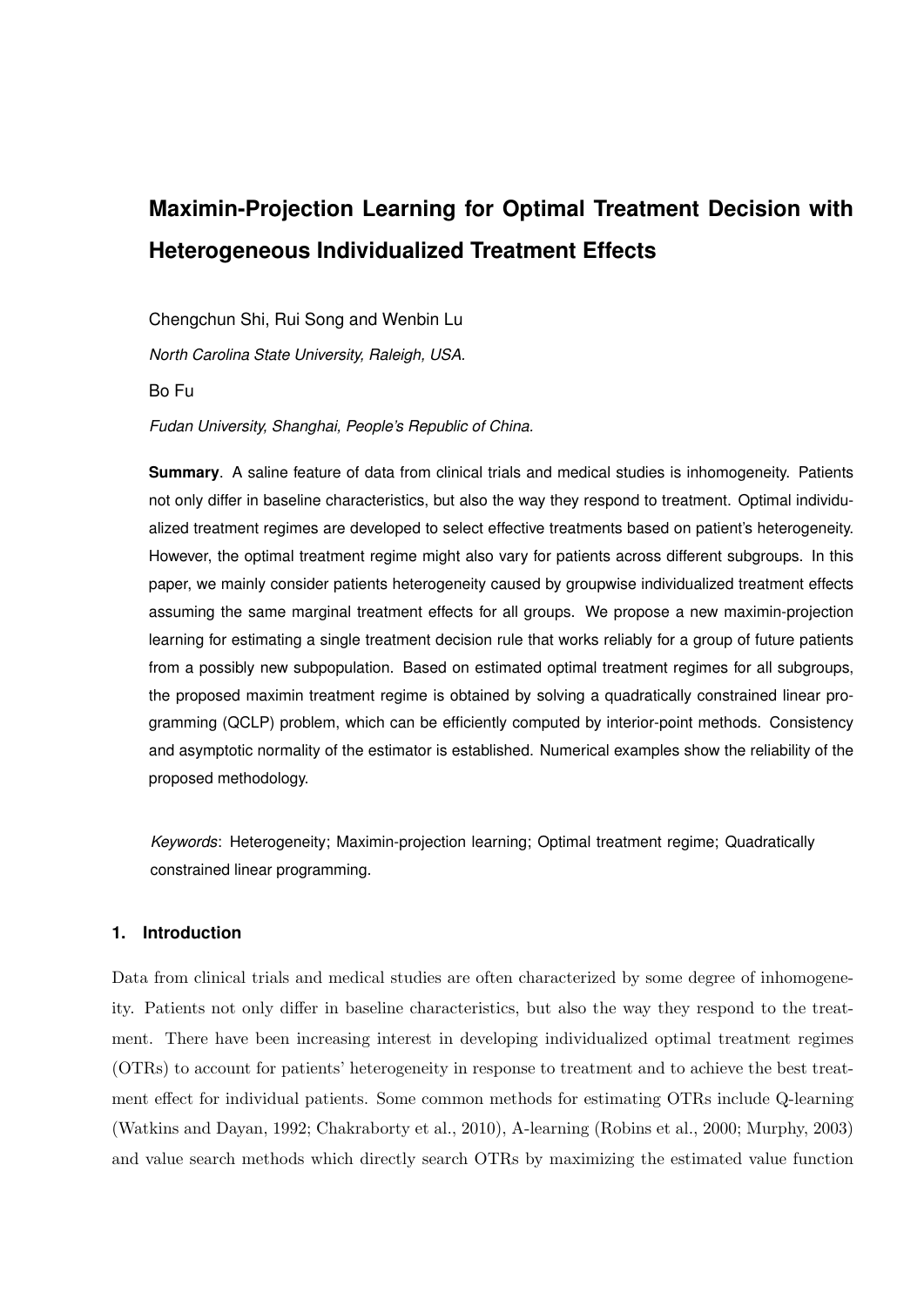(Zhang et al., 2012; Zhao et al., 2012). However, the OTRs may also vary for patients from different subpopulations. This is typically the case in meta analysis, where we combine the results of multiple studies conducted at different locations or times. One motivating example is from a multi center randomised controlled trial as studied in Tarrier et al. (2004). The goal is to examine the effectiveness of cognitive-behavioural therapy for patients with early schizophrenia. Patients can be classified into three groups according to their treatment centres (Manchester, Liverpool and North Nottinghamshire). As we can see in Section D in the supplementary article, the group-wise OTRs can vary across different centres. Another example is from an observational study for investigating the influence of early disease modifying antirheumatic drug (DMARD) treatment on patients with recent onset inflammatory polyarthritis (Farragher et al., 2010). According to patients' enrollment time, they can be classified into three groups. As studied in Section 6, the group-wise OTRs can vary across different enrollment periods. The heterogeneity in OTRs may be explained by the differences in characteristics of treatment setting across subgroups. For instance, in the schizophrenia example, the strength of therapeutic alliance between therapist and patient, the adherence to treatment protocols and the quality of treatment provided can vary from one treatment centre to another (Dunn and Bentall, 2007); in the inflammatory polyarthritis example, there are more use of hydroxychloroquine for the methotrexate combination strategy in recruitment time group 3 (1997-2000) than in group 1 (1990-1992) or group 2 (1993-1996) as hydroxychloroquine was increasingly used in the UK before anti-tumour necrosis factor therapy was introduced to treat rheumatoid arthritis in 2001. Moreover, these characteristics are often unobserved or partially observed, and they may explain the interaction between subgroups and OTRs.

The aim of this paper is to propose a reliable OTR for new patients based on the observed data from different groups with heterogeneity in optimal treatment decision. The group of new patients may differ from any of the currently observed groups in terms of optimal treatment decision. For example, compared with existing data, the group of new patients, who come from a new treatment centre, may have a different OTR because of different strength of therapeutic alliance or different quality of treatment provided in the new treatment centre. Therefore, the true OTR for the group of new patients is not estimable at all based on the observed data, and any of the group-wise OTRs may not be the best choice. The challenge becomes how to derive a meaningful and reliable treatment regime that can take into account the heterogeneity in optimal treatment decision for different groups of patients. One simple approach is to pool the data of different groups together and obtain the "pooled" OTR based on the pooled data. Another method is to first obtain the OTR for each group, and then aggregate the group-wise OTRs in certain ways. Random effects meta-analysis (DerSimonian and Laird, 1986) is commonly used to combine subject-specific studies. Using its multivariate extensions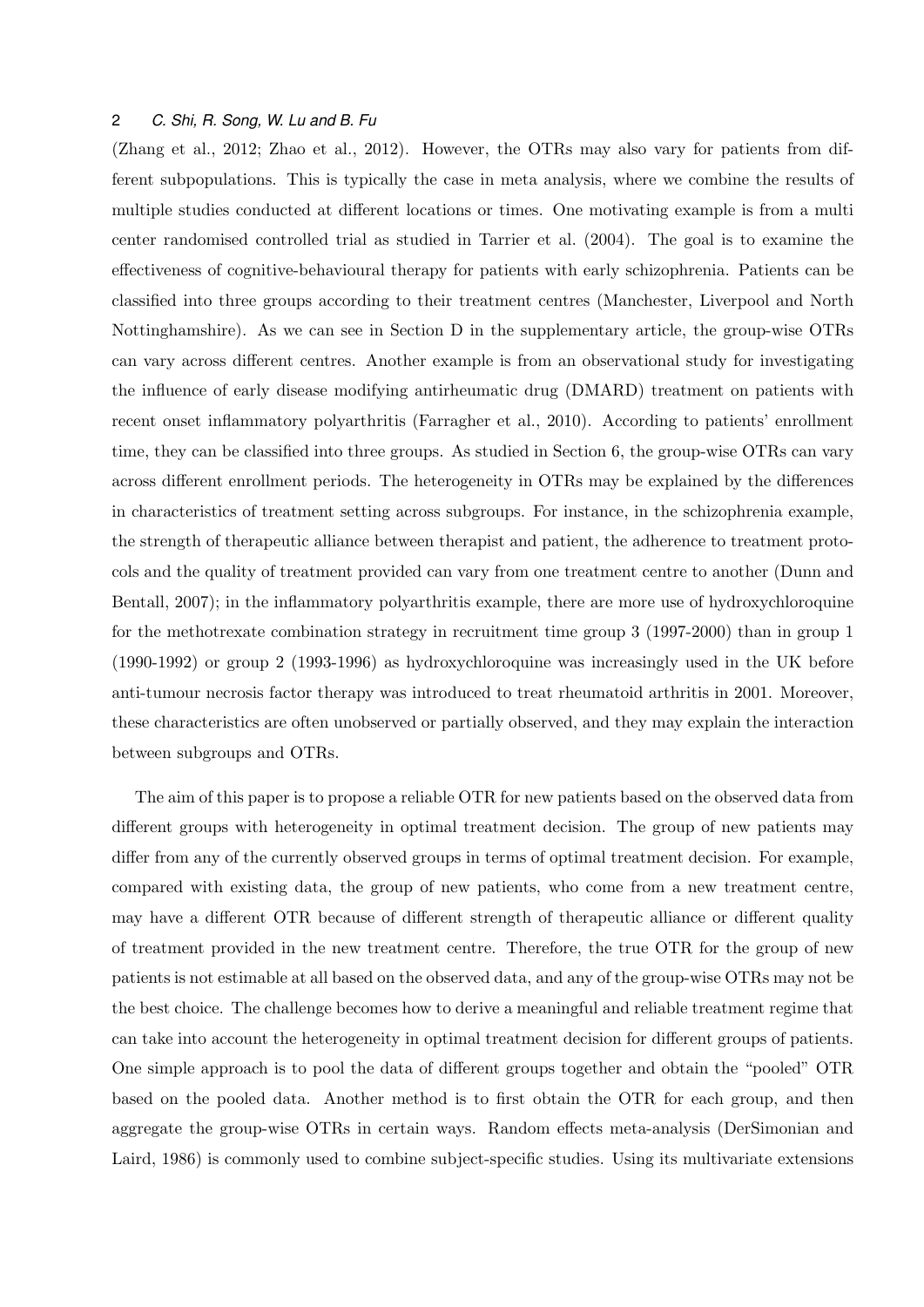(cf. Jackson et al., 2010; Chen et al., 2012), we can aggregate the groupwise OTRs based on random effects models. The resulting OTR is similar to the "pooled" OTR when we have large numbers of subgroup patients. These OTRs maybe reasonable choices when the OTRs for different groups do not vary much. However, when there is certain degree of heterogeneity in OTRs across different groups as demonstrated in the toy example given in the next section, these OTRs are uniformly worse than the proposed OTR for any of the groups. One possible reason is that these OTRs for different groups may assign the same patient to different treatments and thus their effects are averaged out when pooling the data from different groups.

Bühlmann and Meinshausen (2016) and Meinshausen and Bühlmann (2015) considered a maximin criteria which has a nice characterization in linear models and proposed to use maximin aggregation (magging) to obtain the maximin estimator. Their proposed estimator is shown to be more robust than the pooled estimator in linear regression. The key idea of the maximin criteria is to find an estimator that works the best under the worst-case scenario. In optimal treatment decision, the percentage of making the correct decision (PCD) and value function are two commonly used measures to evaluate the effectiveness of a treatment regime. A natural maximin criteria for optimal treatment decision is to find an OTR that maximizes the minimum PCD or the minimum value function of all groups. Such a maximin OTR is appealing due to its nice interpretation and robustness. However, it is hard to implement in practice due to the following reasons. First, the PCD of a treatment regime is generally not estimable from data since the true OTR is unknown. Second, the empirical estimator of the value function as studied in Zhang et al. (2012) is non-smooth and non-concave, thus the estimation of the associated maximin OTR is not feasible.

In this paper, we propose a novel maximin-projection learning (MPL) to aggregate linear OTRs across different groups. Specifically, the proposed maximin-projection learning finds a linear decision rule that maximizes the minimum "inner product" between the vectors of regression parameters in the linear rule and the group-wise linear OTRs. We show that under certain model assumptions, the OTR obtained by the maximin-projection learning maximizes the minimum percentage of making the correct decision and value function of different groups, i.e. achieve the desired maximin properties. In addition, the corresponding estimation procedure can be represented as a linear programming problem with a quadratic constraint (Lee et al., 2016), which can be efficiently solved in  $O(Gs^2 + s^3)$  flops. Here *G* denotes the number of groups and *s* the dimension of baseline covariates. Consistency and the asymptotic distribution of the corresponding maximin-projection estimators are established. Such kind of asymptotic results are rarely studied in the literature. To derive such asymptotic properties, we establish a necessary and sufficient condition for the existence and uniqueness of the population maximin-projection parameters and obtain a closed-form expression for the resulting estimator.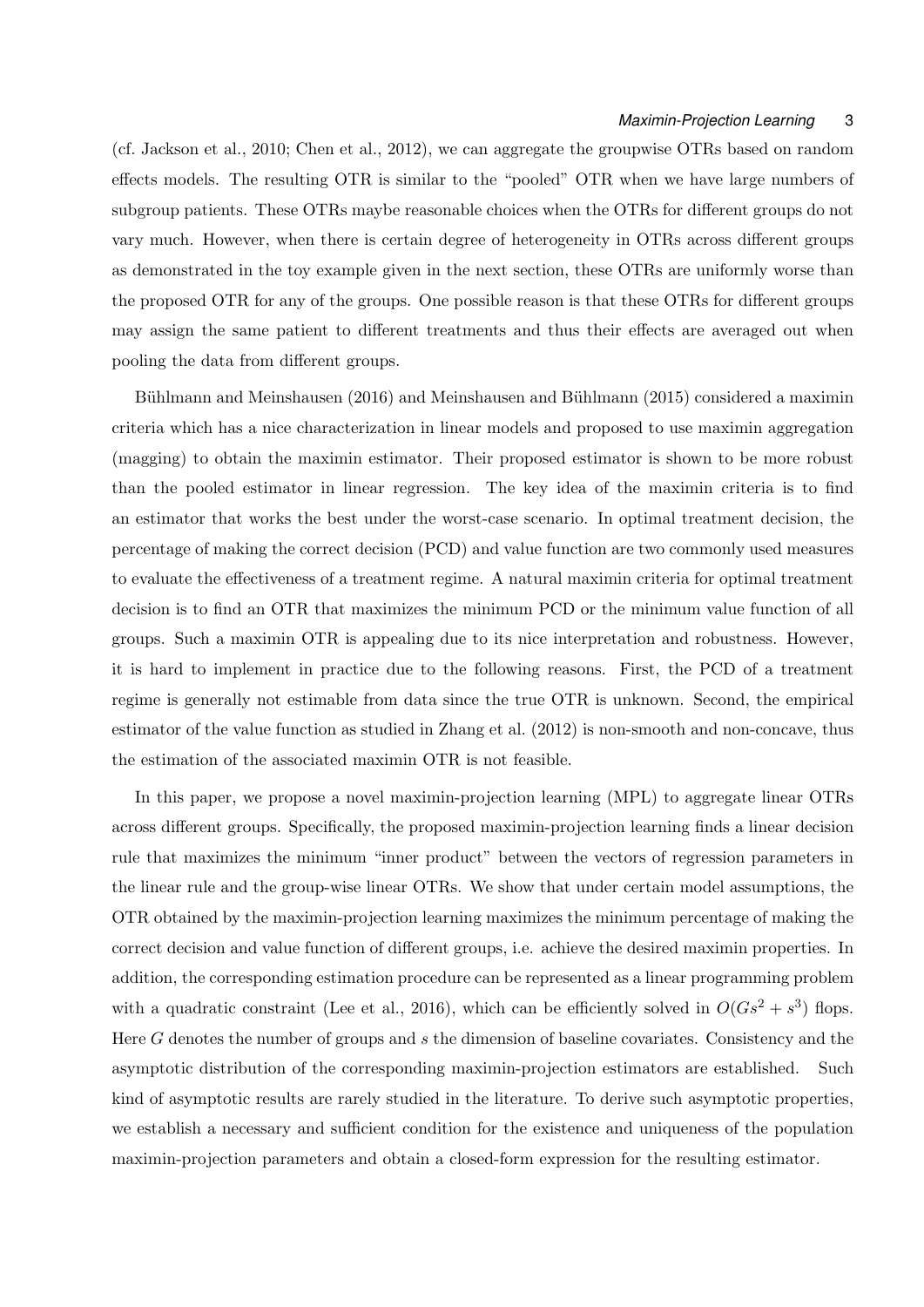The rest of the paper is organized as follows. We introduce the model, notations and assumptions in Section 2. We also provide a heuristic comparison between the maximin OTR, the pooled OTR and the OTR based on random effects models with a toy example. In Section 3, we formally introduce the proposed maximin-projection learning including its statistical interpretation and geometrical characterization. Section 4 presents the estimating procedure of the maximin-projection estimator and the associated asymptotic properties. Simulation studies to evaluate the empirical performance of the proposed maximin OTR are conducted in Section 5. We apply our method to a real examples in Section 6, followed by a Conclusion Section. Proof of theorem 2 is provided in Section A. Other proofs and additional numerical studies are given in the supplementary article.

## **2. Preliminaries and a toy example**

## *2.1. Preliminaries*

For simplicity, we consider a single stage study with two treatments. Let *Y* denote a patient's response of interest, the larger the better by convention,  $A \in \mathcal{A} = \{0, 1\}$  the treatment received by the patient and *X* the associated *s*-dimensional vector of baseline covariates. In addition, let  $Y^*(0)$  and  $Y^*(1)$ denote the potential outcomes that a patient would get if he or she was given treatment 0 and 1, respectively. A treatment regime *d* is a deterministic function that maps a patient's covariates to *{*0*,* 1*}*. Define the potential outcome

$$
Y^*(d) = Y^*(1)d(X) + Y^*(0)\{1 - d(X)\},
$$

representing the response that a patient would get if treated according to the regime *d*. The optimal treatment regime is defined as the regime  $d^{opt}$  that maximizes  $E{Y^*(d)}$ . Under the stable unit treatment value assumption (SUTVA) and no unmeasured confounders assumption (Rubin, 1974), the optimal treatment regime can be written as  $d^{opt}(x) = I\{C(x) > 0\}$  where

$$
C(x) = E(Y|A = 1, X = x) - E(Y|A = 0, X = x).
$$

Function  $C(\cdot)$  is referred to as the contrast function. In practice, for simplicity, we may assume the contrast takes a linear form, i.e,  $C(x) = \beta^{T} x + c$ . To take population heterogeneity into account, we assume that the contrast function varies for patients from different groups. Specifically, we assume there are *G* groups of patients and consider the following semiparametric model:

$$
Y_g = h_g(X_g) + A_g(\beta_g^T X_g + c_g) + e_g, \qquad g = 1, ..., G.
$$
 (1)

where  $E(e_g|X_g, A_g) = 0$ . In Model (1),  $Y_g$ ,  $A_g$  and  $X_g \in \mathbb{R}^s$  stand for the response, the treatment and the covariates of patients in Group  $g$ , respectively, and  $h_q$  denotes the unspecified baseline function in Group  $g$ . Without loss of generality, we further assume all covariates  $X_g$  are standardized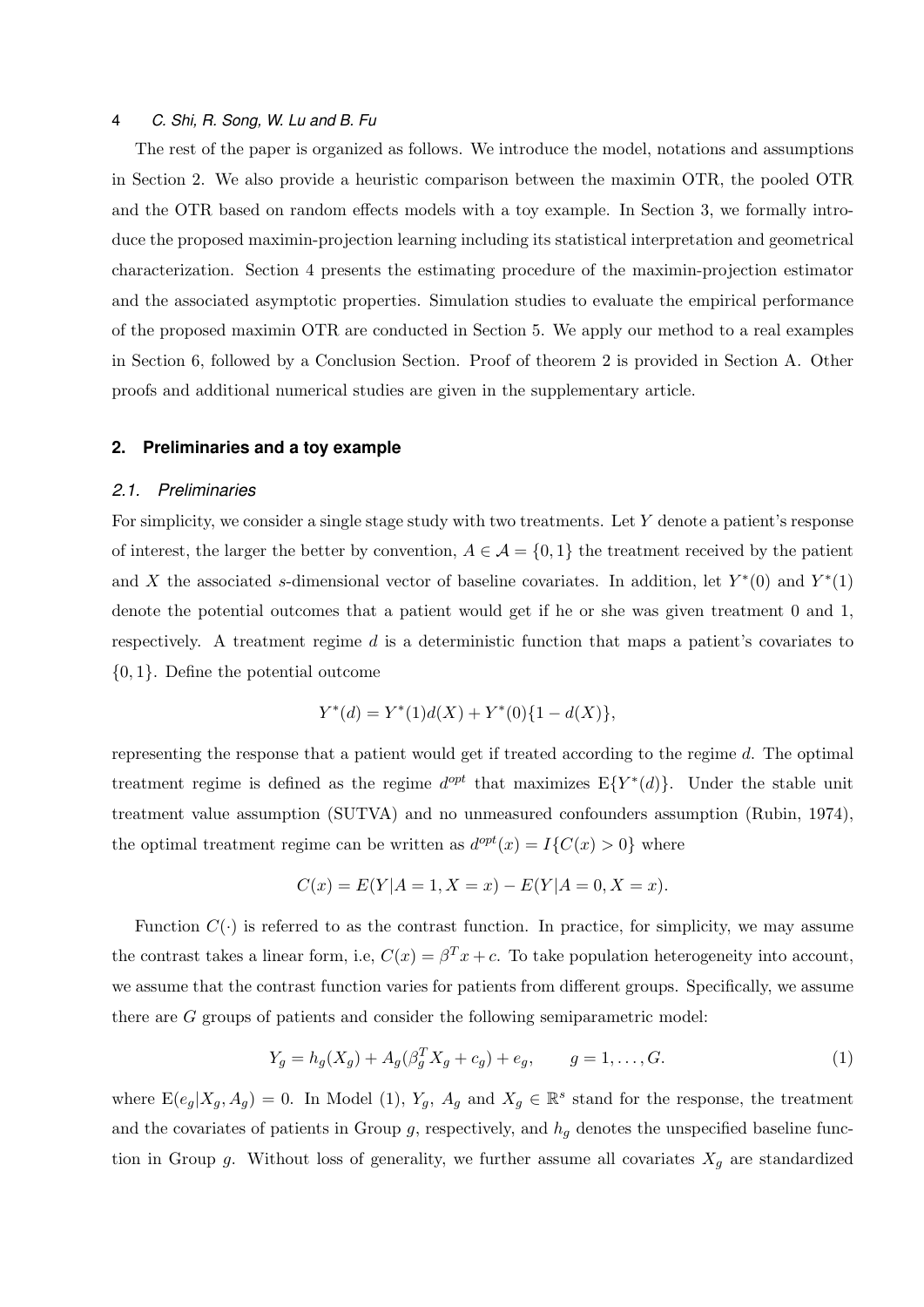to have zero mean and identity covariance matrix. Otherwise, we consider variable transformation  $X_g^* = \Sigma_g^{-1/2} (X_g - \mu_g)$ ,  $\beta_g^* = \Sigma^{1/2} \beta_g$ ,  $c_g^* = c_g + \mu_g^T \beta_g$  where  $\mu_g = E(X_g)$  and  $\Sigma_g = \text{cov}(X_g)$ . Then Model (1) can be represented as  $Y_g = h_g^*(X_g^*) + A_g(\beta_g^{*T}X_g^* + c_g^*) + e_g$ , for some function  $h_g^*$ . The parameter  $c_g$  stands for the marginal treatment effects (average causal effects) after adjusting covariates. Mathematically, we have

$$
c_g = \mathbf{E}\{Y_g^*(1)\} - \mathbf{E}\{Y_g^*(0)\}.
$$

When  $c_g > 0$ , treatment 1 is generally better for patients in Group *g*. The vector  $\beta_g$  describes individualized treatment effects. For patients in Group *g* with covariates *x*, the larger  $\beta_g^T x$ , the more benefits he or she receives if assigned to treatment 1.

Define  $\pi_g(x) = \Pr(A_g = 1 | X_g = x)$  as the propensity score in Group *g*. Model (1) allows  $h_g$  and  $\pi_g$  to vary across groups, which we refer to baseline effect heterogeneity and treatment assignment heterogeneity respectively. These sources of heterogeneity are not related to treatment decisions since they do not appear in the contrast function. The following sources of groupwise heterogeneity will affect decision making: the marginal treatment effects  $c_g$  and the individualized treatment effects  $\beta_g$ . In this paper, we mainly focus on heterogeneity caused by different  $\beta_g$ 's. We assume  $c_1 = \cdots = c_G =$  $c_0$  for some  $c_0$ , that is, the same marginal treatment effect for all groups.

To introduce the pooled and the maximin optimal treatment regime, we need some optimality criterion. Here, we consider the difference of patient's mean response (value function) between a regime  $d(x) = I(\beta^T x > -c)$  and  $d_0(x) = 0$ , which assigns all patients to treatment 0. Specifically, the difference of value functions is defined as

$$
VD_{g}(\beta, c) = E{Y_{g}^{*}(d)} - E{Y_{g}^{*}(d_{0})} = E{(X_{g}^{T}\beta_{g} + c_{0})I(X_{g}^{T}\beta > -c)}.
$$

In this section, for illustrative purposes only, we consider a special case with  $c_0 = c = 0$ . A general discussion will be given in the next section. When the distributions of  $X_g$ s are the same across groups, we can represent  $VD_q(\beta, 0)$  as

$$
VD(\beta, \beta_g) = E\{(X_g^T \beta_g)I(X_g^T \beta > 0)\}.
$$

We assume the same number of patients across all groups. Then, the pooled optimal treatment regime is defined as  $d_P^{opt}$  $P_P^{opt}(x) = I(x^T)P > 0$  where

$$
\beta^P = \arg \max_{\|\beta\|_2 = 1} \frac{1}{G} \sum_{g=1}^G \text{VD}(\beta, \beta_g),\tag{2}
$$

and the maximin optimal treatment regime is defined as  $d_M^{opt}(x) = I(x^T \beta^M > 0)$  where

$$
\beta^M = \arg\max_{\|\beta\|_2 = 1} \min_{g \in \{1, \dots, G\}} \text{VD}(\beta, \beta_g). \tag{3}
$$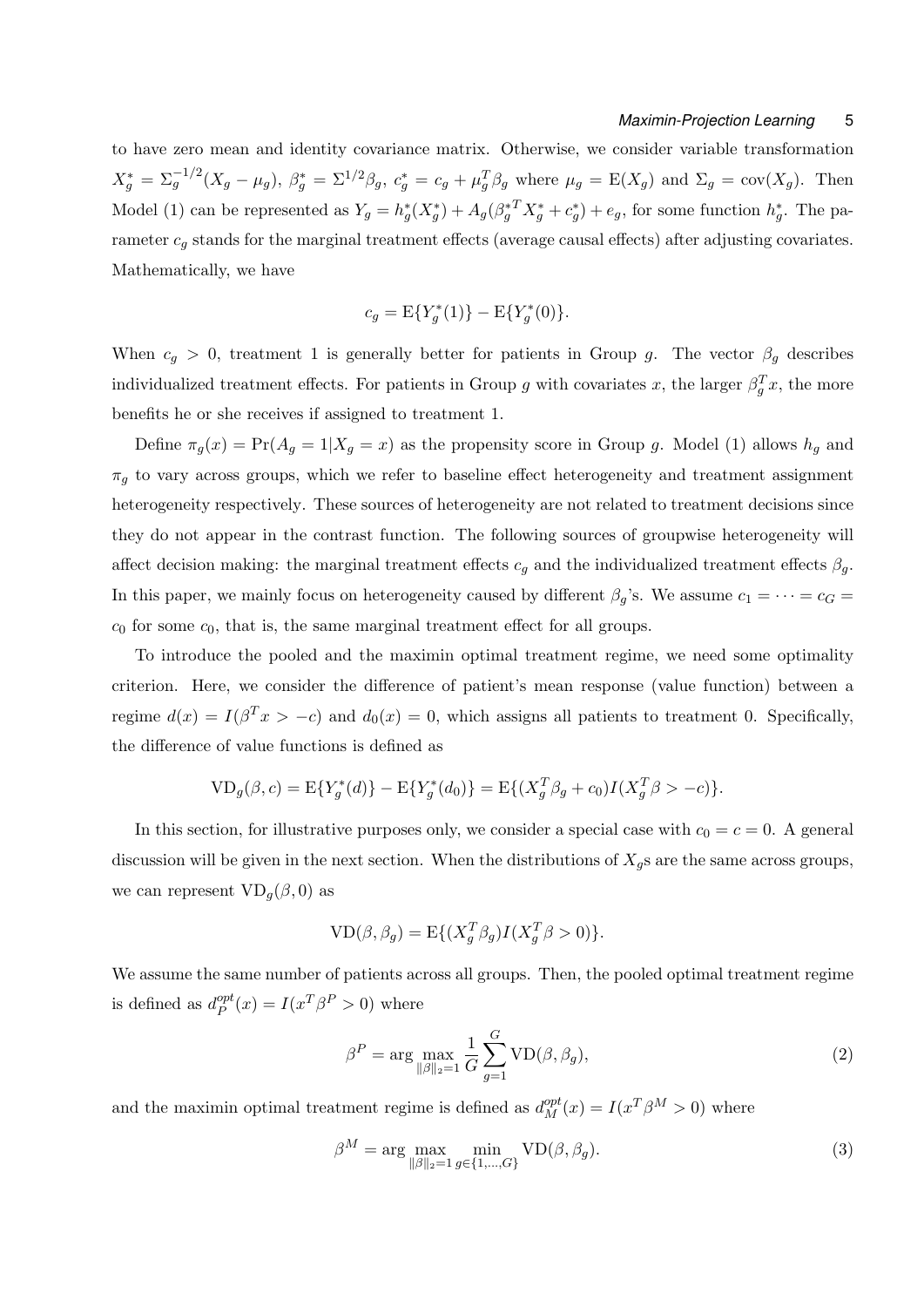We add the  $L_2$  constraint on  $\beta$  to make  $\beta^P$  and  $\beta^M$  identifiable. Therefore, the pooled optimal treatment regime aims to maximize the average value difference while the maximin optimal treatment regime aims to maximize the minimum value difference in *G* groups, i.e. maximize the reward of the worst-case scenario.

The random effects meta-analyses assume the following model for  $\beta_g$ 's:

$$
\beta_g = \beta_0 + \varepsilon_g,
$$

where  $\varepsilon_g$ 's are independent and satisfy  $E(\varepsilon_g) = 0$ ,  $cov(\varepsilon_g) = \Omega_0$  for all *g*. For any subgroup estimators  $\hat{\beta}_1, \ldots, \hat{\beta}_G$  with  $cov(\hat{\beta}_g) = \Omega_g$ , the aggregated estimator is given by

$$
\hat{\beta}^{R} = \left(\sum_{g=1}^{G} (\hat{\Omega}_{g} + \hat{\Omega}_{0})^{-1}\right)^{-1} \left(\sum_{g=1}^{G} (\hat{\Omega}_{g} + \hat{\Omega}_{0})^{-1} \hat{\beta}_{g}\right),
$$

where  $\hat{\Omega}_g$ 's and  $\hat{\Omega}_0$  denote some estimators for  $\Omega_g$ 's and  $\Omega_0$ . Given sufficiently many observations, we have  $\|\hat{\beta}_g - \beta_g\|_2 \stackrel{P}{\to} 0$  and  $\|\hat{\Omega}_g\|_2 \stackrel{P}{\to} 0$ . As a result, we have

$$
\hat{\beta}^R \stackrel{P}{\rightarrow} \left(\sum_{g=1}^G (\hat{\Omega}_0)^{-1}\right)^{-1} \left(\sum_{g=1}^G (\hat{\Omega}_0)^{-1} \beta_g\right) = \frac{1}{G} \sum_g \beta_g \equiv \beta^R. \tag{4}
$$

The corresponding optimal treatment regime is defined as  $d_R^{opt}$  $L_R^{opt}(x) = I(x^T) \beta^R > 0.$ 

More generally, we can treat the parameters  $\beta_g$  in the group-specific contrast function as a multivariate random variable and assume that the parameters  $\beta_q$ 's of training groups are generated according to some distribution *Fb*, either continuous or discrete, and let *H<sup>b</sup>* denote the support of *Fb*. Then, we define  $\beta^R$ ,  $\beta^P$  and  $\beta^M$  as

$$
\beta^R = \text{E}_{\text{train},b}(b),
$$
  
\n
$$
\beta^P = \arg \max_{\|\beta\|_2 = 1} \text{E}_{\text{train},b} \{\text{VD}(\beta, b)\},
$$
  
\n
$$
\beta^M = \arg \max_{\|\beta\|_2 = 1} \min_{b \in H_b} \text{VD}(\beta, b),
$$

where the expectation  $E_{\text{train},b}$  is taken with respect to  $F_b$ . Definitions in (2), (3) and (4) correspond to the special case where  $F_b$  only takes values in  $\{\beta_1, \ldots, \beta_G\}$  with an equal probability. Our objective is to minimize  $E_{test,b} \{ VD(\beta, b) \}$ , where  $E_{test,b}$  is taken with respect to  $G_b$ , the distribution of  $\beta_g$  for future groups of patients.

## *2.2. A toy example*

Recall that *s* is the dimension of  $X_q$ . For illustration, we take  $s = 2$ , and assume that patients' baseline covariates are generated independently from a standard normal distribution. Since  $||\beta||_2 = 1$ , after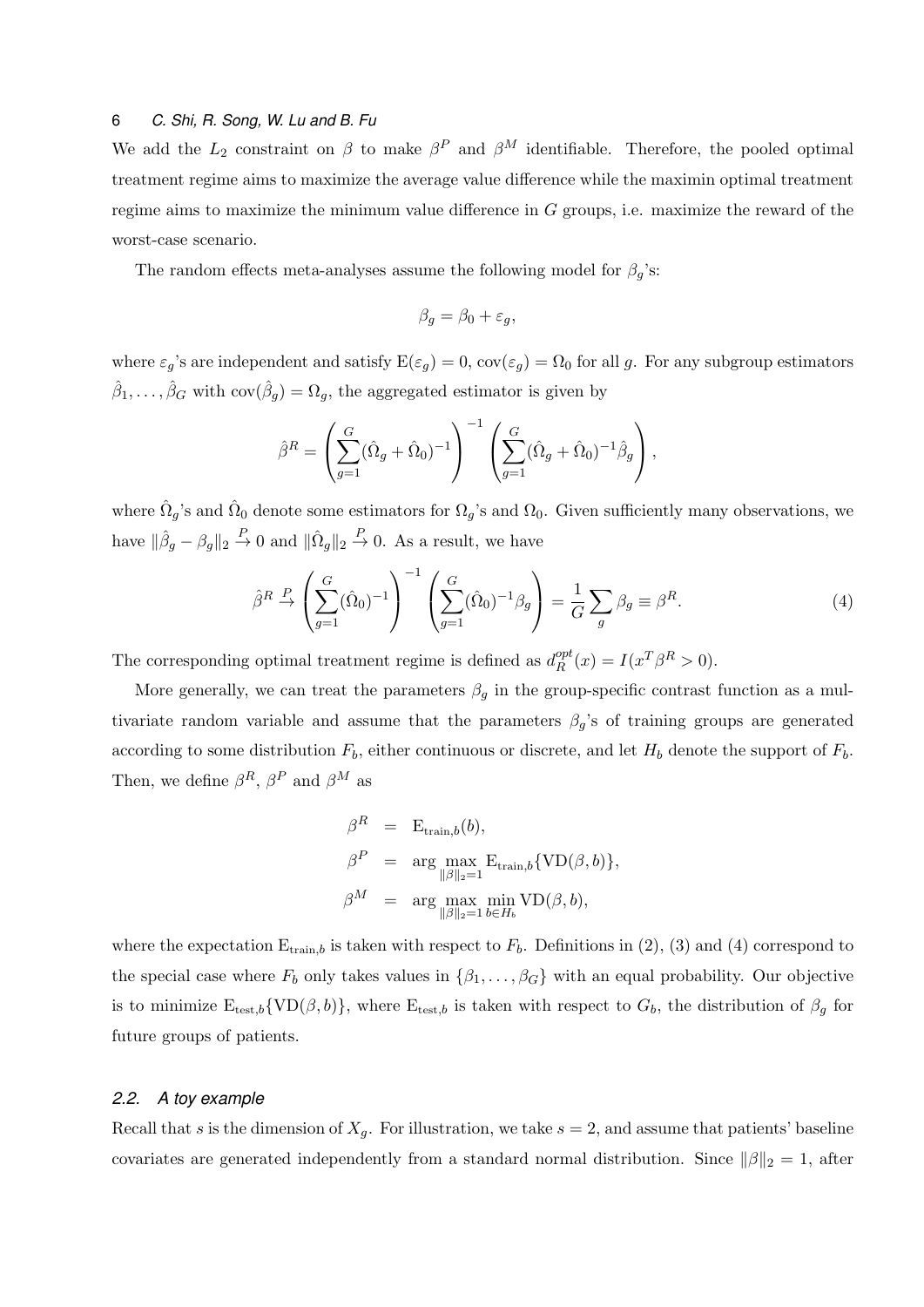some calculation, we have

$$
VD(\beta, \beta_g) = E{X_g^T \beta_g I(X_g^T \beta > 0)} = E{ (X_g^T \beta_g - \beta_g^T \beta X_g^T \beta + \beta_g^T \beta X_g^T \beta) I(X_g^T \beta > 0)}
$$
  
=  $\beta_g^T \beta E \{ X_g^T \beta I(X_g^T \beta > 0) \} = \beta_g^T \beta \frac{1}{\sqrt{2\pi}}$ .

The first equality in the second line is due to the independence between  $X_g^T \beta_g - \beta_g^T \beta X_g^T \beta$  and *X*<sup>*T*</sup><sub>*g*</sub><sup> $β$ </sup>. Hence, we obtain

$$
\beta^{P} = \arg \max_{\|\beta\|_2 = 1} \frac{1}{G} \sum_{g=1}^{G} \beta^{T} \beta_g = \frac{\sum_{g} \beta_g}{\|\sum_{g} \beta_g\|_2},
$$

$$
\beta^{M} = \arg \max_{\|\beta\|_2 = 1} \min_{g \in \{1, \dots, G\}} \beta^{T} \beta_g.
$$
(5)

Therefore,  $\beta^P$  is proportional to  $\beta^R$  which equals a simple average of all subgroup parameters, while  $\beta^M$  maximizes its minimum inner product across different  $\beta_g$ 's. When all  $\beta_g$ 's have the same  $L_2$  norm,  $\beta^M$  becomes

$$
\beta^{M} = \arg \max_{\|\beta\|_{2} = 1} \min_{g \in \{1, ..., G\}} \frac{\beta^{T} \beta_{g}}{\|\beta_{g}\|_{2}},
$$
\n(6)

or equivalently

$$
\beta^M = \arg\min_{\|\beta\|_2 = 1} \max_{g \in \{1, \dots, G\}} \angle(\beta, \beta_g),\tag{7}
$$

where  $\angle(a,b) = \arccos(a^Tb)$  stands for the angle between two vectors. The equivalence between (6) and (7) is due to the monotonicity of the arccos function. In (6) or (7),  $\beta^{M}$  is defined to maximize (minimize) the minimum correlation (maximum angle) between all subgroup coefficients. Such formulation is referred to as the maximin correlation approach in the classification literature (c.f, Avi-Itzhak et al., 1995; Lee et al., 2016). In general, we weight the correlation  $\beta^T \beta_g / ||\beta_g||_2$  by the *L*<sub>2</sub> norm of  $\beta_g$ . The  $\beta^M$  defined in (5) is more informative since it not only takes the heterogeneity due to different directions  $\beta_g / ||\beta_g||_2$  into consideration, but different magnitudes  $||\beta_g||_2$  as well.

Since  $\beta^P$  is proportional to  $\beta^R$ , the VD under  $d_P^{opt}$  $P_P^{opt}$  is the same as  $d_R^{opt}$  $R_R^{opt}$ . Therefore, in the following, we focus on comparing  $\beta^P$  with  $\beta^M$ . We set  $G = 4$  and assume  $\|\beta_g\|_2 = 1$ ,  $g = 1, 2, 3, 4$ . Since  $s = 2$ , we represent each  $\beta_g$  as  $\beta_g = {\cos(\psi_g), \sin(\psi_g)}$  with  $\psi_g \in [0, \pi)$ . The parameter  $\psi_g$  is the angle between  $\beta_g$  and the *x*-axis in a 2-dimensional coordinate system. In this special case,  $\beta^M$  lies on the bisector of the largest angles formed by all *β*<sub>*g*</sub>'s and it can be shown that  $\beta^M = {\cos(\psi^M), \sin(\psi^M)}$ where

$$
\psi^M = \frac{1}{2} (\psi_{(1)} + \psi_{(4)}),
$$

*ψ*<sub>(1)</sub> and  $ψ$ <sub>(4)</sub> denote the smallest and largest angles of  $ψ$ <sub>*g*</sub>'s. Similarly define  $β$ <sup>*P*</sup> = {cos( $ψ$ <sup>*P*</sup>), sin( $ψ$ <sup>*P*</sup>)}. We set  $\psi_1 = 0^\circ$ ,  $\psi_2 = 15^\circ$ ,  $\psi_3 = 70^\circ$  and  $\psi_4 = 90^\circ$ . Consider the following leave-one-group-out cross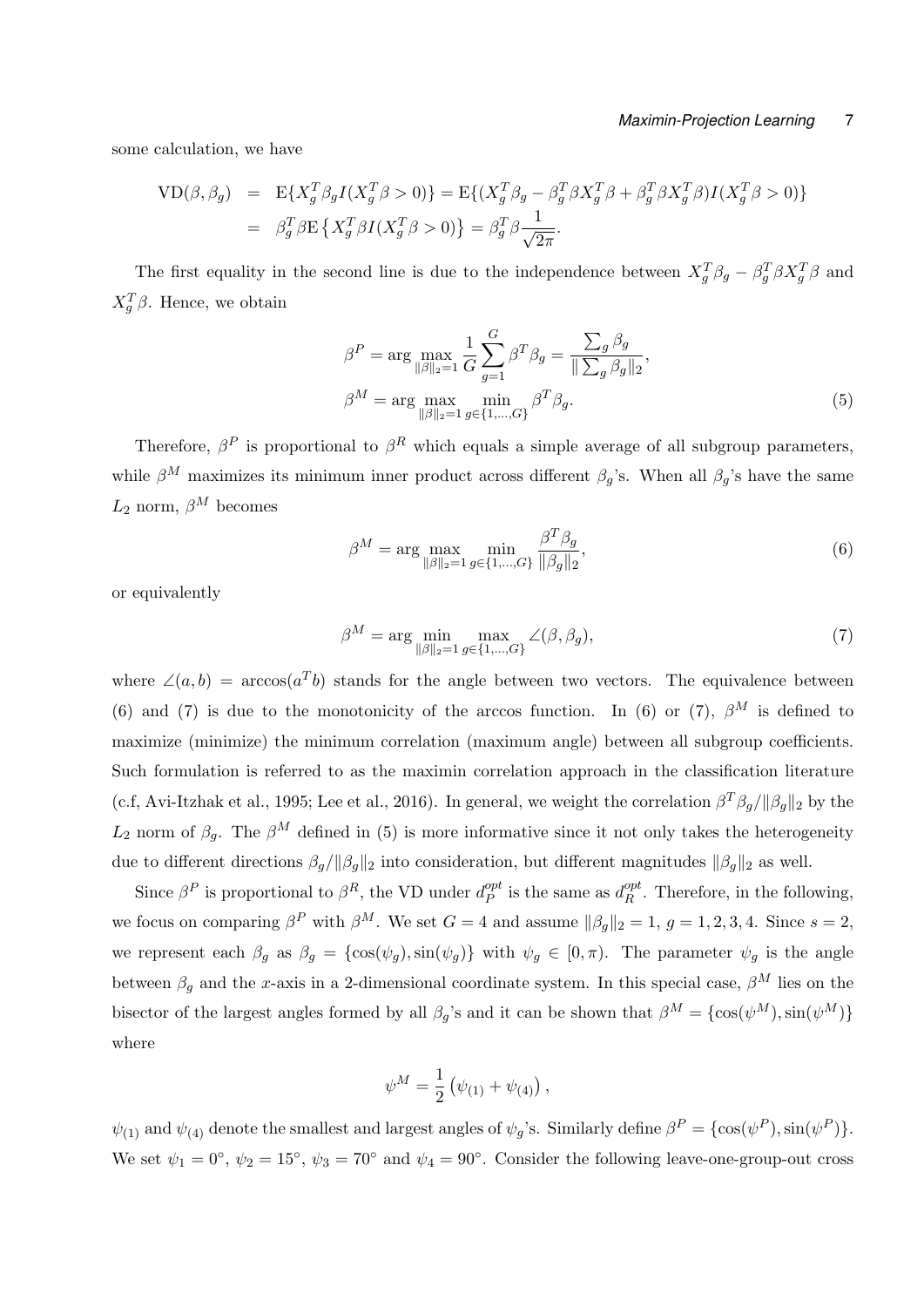validation procedure. For the *i*th round, we choose the *i*th group as the testing group, and obtain  $\beta^P$  and  $\beta^M$  based on the remaining 3 groups. Then we evaluate the value difference of the pooled and maximin OTRs based on the *i*th group. In other words, we set  $F<sub>b</sub>$  to be a discrete distribution that takes value on  $\{\beta_1, \ldots, \beta_4\}$ */* $\{\beta_i\}$  with equal probability, and  $G_b$  a degenerate distribution that concentrates on  $\beta_i$ . Table 1 summarizes the results.

**Table 1:** Different combinations of training groups and the corresponding  $\psi^P$ ,  $\psi^M$ , and their value differences on the testing group

| Training groups | , $\psi^{M}$ (<br>$(\text{deg})$ | $\psi^P$<br>$(\text{deg})$ |    | $\psi_{\text{test}}(\text{deg}) \quad \text{VD}(\beta^M, \beta_{\text{test}}) \quad \text{VD}(\beta^P, \beta_{\text{test}})$ |      |
|-----------------|----------------------------------|----------------------------|----|------------------------------------------------------------------------------------------------------------------------------|------|
| (1, 2, 3)       | 35                               | 27.44                      | 90 | 0.23                                                                                                                         | 0.18 |
| (1, 2, 4)       | 45                               | 32.63                      | 70 | 0.36                                                                                                                         | 0.32 |
| (1,3,4)         | 45                               | 55.32                      | 15 | 0.35                                                                                                                         | 0.30 |
| (2,3,4)         | 52.5                             | 59.25                      |    | 0.24                                                                                                                         | 0.20 |

From Table 1, we can see that for all four cases, the value differences of the maximin optimal treatment regime are uniformly larger than those of the pooled optimal treatment regime on the testing groups. To illustrate the idea graphically, we plot  $\beta^P$  (denoted by the snow symbol),  $\beta^M$ (denoted by the circle symbol), and  $\beta_g$  of the training (denoted by the square symbol) and testing (denoted by the plus symbol) groups for the second and third cases in Figure 1, where the left panel is for the second case and the right one is for the third case. For both cases,  $\beta^M$  is closer to  $\beta_g$  of the testing groups, while  $\beta^P$  is pulled towards the area where most  $\beta_g$ 's of the training groups locate due to the averaging effect.

**Fig. 1:** Plots of  $\beta^P$  (denoted by the snow symbol),  $\beta^M$  (denoted by the circle symbol), and  $\beta_g$  of the training (denoted by the square symbol) and testing groups (denoted by the plus symbol) for the second (left panel) and third (right panel) cases.

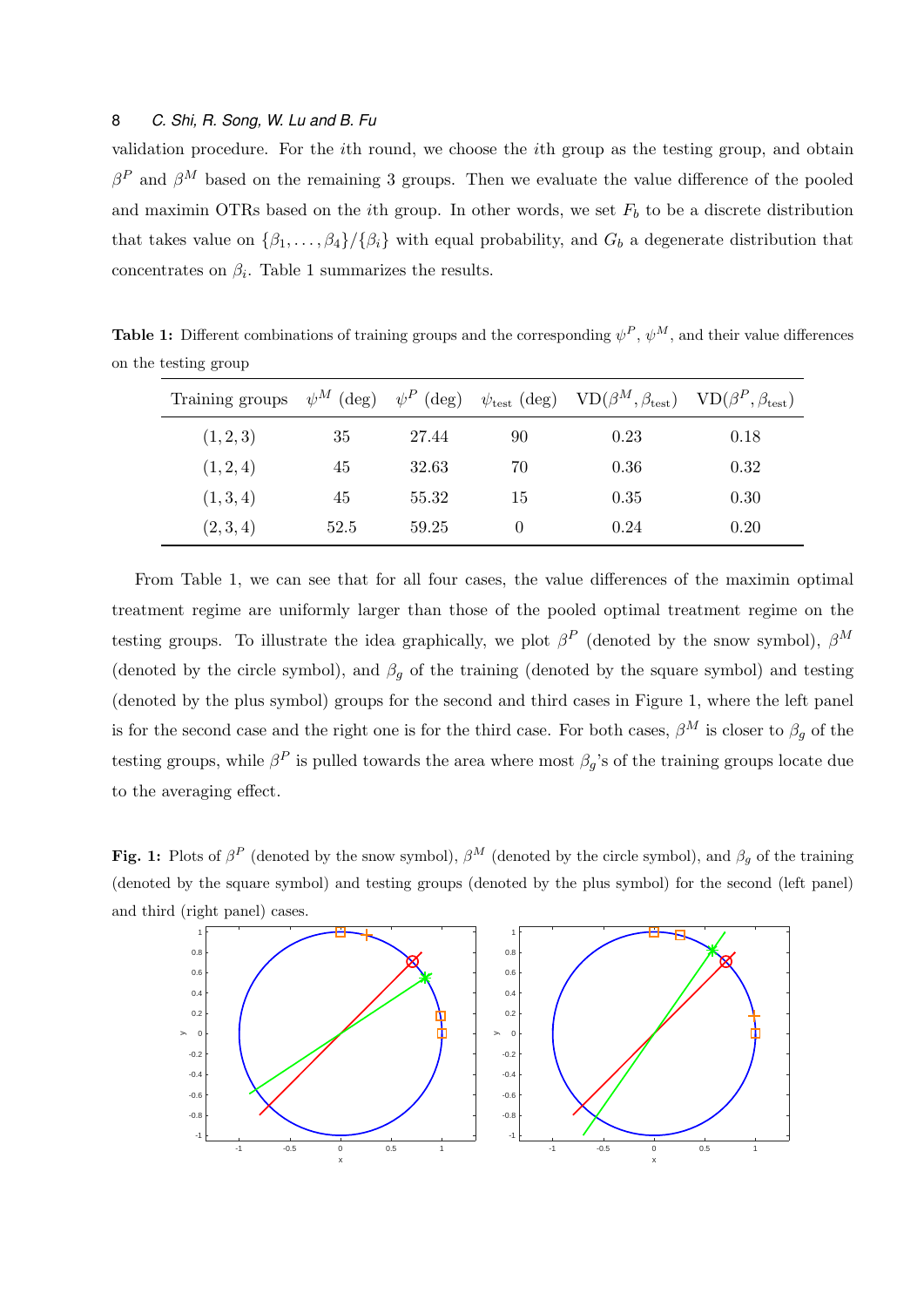# **3. Maximin-projection learning**

We now formally introduce our maximin projection treatment regime. Based on model (1) and the common marginal treatment effect assumption, the optimal treatment regime for the *g*th subgroup is  $d_g^{opt}(x) = I(x^T \beta_g > -c_0)$ . Here, our goal is to find a single treatment regime  $d_M^{opt}(x) = I(x^T \beta^M >$  $-c^M$ ) with  $\|\beta^M\|_2 = 1$  that performs uniformly well for heterogeneous data. Motivated by the toy example in the previous section, our proposed maximin-projection learning is aim to find

$$
\beta^M = \arg\max_{\beta:\|\beta\|_2=1} \min_{g\in\{1,\dots,G\}} \beta^T \beta_g.
$$

#### *3.1. Statistical interpretation*

In this subsection, we show that the maximin projection, represented by  $\beta^M$ , has two nice statistical interpretations in terms of maximizing the minimum PCD and value difference (VD). Specifically, in group *g*, the PCD of a treatment regime  $d(x) = I(x^T \beta > -c)$  is defined as

$$
\text{PCD}_g(\beta, c) = 1 - \mathbb{E}\left\{ |I(X_g^T \beta > -c) - I(X_g^T \beta_g > -c_0)| \right\},\,
$$

and the VD is defined as

$$
VD_g(\beta, c) = E[Y_g^* \{ I(X_g^T \beta > -c) \}] - E\{ Y_g^*(0) \} = E\left\{ (X_g^T \beta_g + c_0) I(X_g^T \beta > -c) \right\}.
$$

Here, the larger PCD and VD values, the better the treatment regime  $d(x)$  approximates the groupwise optimal treatment regime  $d_g^{opt}(x)$ .

Based on the defined PCD and VD, for any fixed constant *c*, we consider the following maximin treatment regimes:  $d_1(x) = I(x^T) \beta_{(1)}^M > -c$ ) where

$$
\beta_{(1)}^M = \arg \max_{\beta : \|\beta\|_2 = 1} \min_{g \in \{1, \dots, G\}} \text{PCD}_g(\beta, c), \tag{8}
$$

and  $d_2(x) = I(x^T) \frac{\beta_0 M}{2} > -c$  where

$$
\beta_{(2)}^M = \arg \max_{\beta : ||\beta||_2 = 1} \min_{g \in \{1, ..., G\}} \text{VD}_g(\beta, c). \tag{9}
$$

REMARK 3.1. *The two maximin treatment regimes, defined by*  $\beta_{(1)}^M$  *and*  $\beta_{(2)}^M$ *, are appealing for their nice statistical interpretations. However, we note that the definition of*  $\beta_{(1)}^M$  *involves unknown parameters. The empirical estimators of VD are of non-smooth and non-concave functional forms of the corresponding estimators. Therefore, their estimations are not feasible and they may not be practically useful.*

REMARK 3.2. *It is worth noting that*  $\beta_{(1)}^M$  *would be meaningless when not all*  $\|\beta_g\|_2$ *'s are the same. This is because PCD only measures the similarity between the overall and groupwise optimal treatment*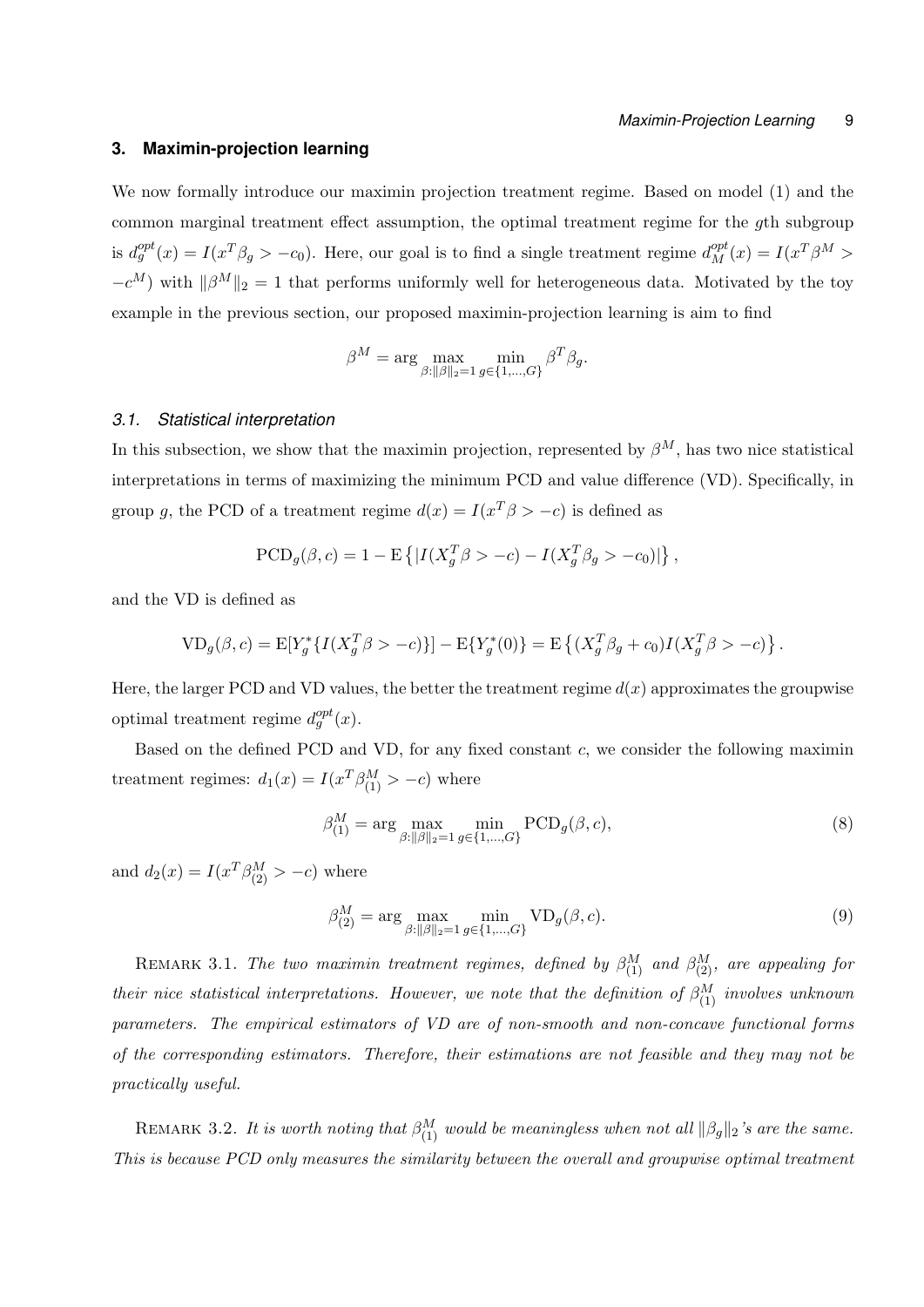*decisions, but does not account for the magnitude of groupwise contrast function. When ∥βg∥*2*'s are not the same, the*  $L_2$  *norm of groupwise contrast function*  $\{E(X_g^T \beta_g + c_0)^2\}^{1/2}$  *would be different. This implies that PCDs are not comparable across different groups. In comparison, VD is a better criterion since it takes both the sign and magnitude of contrast function into consideration. Below, under some conditions, we establish the equivalence between these two maximin treatment regimes and our proposed maximin-projection treatment regime.*

THEOREM 1 (EQUIVALENCE OF  $\beta^M$  AND  $\beta^M_{(1)}$ ). Assume that  $X_g$ 's are i.i.d. spherically distributed, *and all*  $\|\beta_q\|_2$ 's are the same. Then, for any fixed c,

$$
\beta^M = \arg \max_{\|\beta\|_2 = 1} \min_{g \in \{1, \dots, G\}} PCD_g(\beta, c).
$$

THEOREM 2 (EQUIVALENCE OF  $\beta^M$  AND  $\beta^M_{(2)}$ ). *Assume*  $X_g$ 's are *i.i.d.* spherically distributed. *Then, for any fixed c,*

$$
\beta^M = \arg\max_{\|\beta\|_2=1} \min_{g \in \{1,\dots,G\}} V D_g(\beta, c).
$$

REMARK 3.3. *Theorems 1 and 2 require*  $X_g$  to have a spherical distribution (see Definition F.1), *which is a rich class of symmetric multivariate distributions (see Fang et al., 1990).*

The definition of  $\beta^M$  has nice statistical interpretations. However, it has two drawbacks. First, when  $F_0 \equiv \max_{\|\beta\|_2=1} \min_g \beta^T \beta_g < 0$ , the uniqueness of  $\beta^M$  is not guaranteed. This may cause identifiability issues when we establish properties of the corresponding estimators. In addition, the optimization problem in (5) is not concave. This can make the implementation of the estimating procedure infeasible.

To address these concerns, we define

$$
\beta_{(0)}^M = \arg \max_{\|\beta\|_2 \le 1} \min_{g \in \{1, ..., G\}} \beta^T \beta_g.
$$
\n(10)

Compared to  $\beta^M$ , it replaces the feasible set  $\|\beta\|_2 = 1$  with a closed convex set  $\|\beta\|_2 \leq 1$ . Lemma 1 below states that  $\beta_{(0)}^M$  is well defined, when  $F_0 \neq 0$ . Moreover, the optimization problem (10) is concave, which can be easily implemented.

LEMMA 1. *The maximin-projection estimator*  $\beta_{(0)}^M$  *always exists. Moreover, when*  $F_0 \neq 0$ ,  $\beta_{(0)}^M$  *is unique.*

REMARK 3.4. *The existence of*  $\beta_{(0)}^M$  *is guaranteed by the continuity of the objective function*  $F(\beta)$  =  $\min_{g \in \{1,\dots,G\}} \beta^T \beta_g$ , boundedness and closeness of the feasible set  $\beta : ||\beta||_2 \leq 1$ . Its uniqueness is a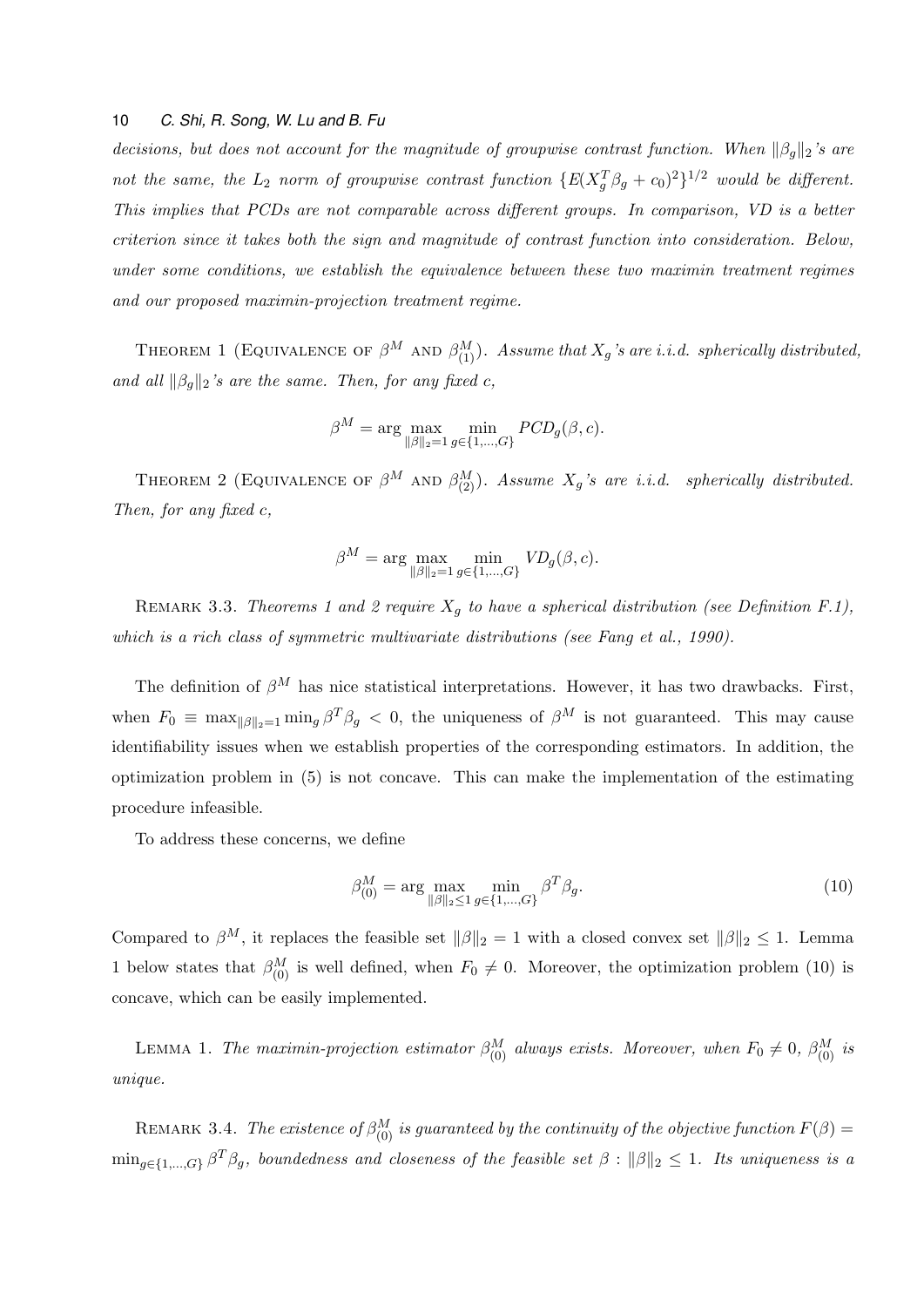*byproduct of lemma 3, which is stated in the next subsection. When*  $F_0 = 0$ ,  $\beta_{(0)}^M$  *is not unique and the set of solutions is given by*

$$
\{a\beta : a \in [0,1], \|\beta\|_2 = 1, \max_{\|\beta\|_2 = 1} \min_{g \in \{1,\dots,G\}} \beta^T \beta_g = 0 \}.
$$

*The problem of estimating*  $\beta_{(0)}^M$  *then becomes non-regular and all the large sample theories about the maximin estimator fail (see Section 4).*

Define  $G_0 = \max_{\|\beta\|_2 \leq 1} \min_g \beta^T \beta_g$ . It is obvious that  $G_0 \geq 0$ . In addition,  $G_0 > 0$  if and only if  $F_0 > 0$ . When  $G_0 = 0$ , we can set  $\beta_{(0)}^M = 0$ , which leads to a trivial regime by assigning the same treatment to all patients. From now on, we focus on the situation when  $G_0 > 0$ . In this case, we have  $\beta^{M} = \beta^{M}_{(0)}$ . Define

$$
c_{(0)}^M = c_0 / G_0.
$$

Note that  $c_{(0)}^M$  and  $c_0$  are sign equivalent. Our maximin-projection OTR is given by

$$
d_M^{opt}(x) = I(x^T \beta_{(0)}^M > -c_{(0)}^M).
$$

THEOREM 3. *Under conditions of theorem 1, if*  $G_0 > 0$ *, we have* 

$$
c_{(0)}^M = \arg \max_{c} \min_{g \in \{1, ..., G\}} PCD_g(\beta_{(0)}^M, c).
$$

THEOREM 4. *Under conditions of theorem 2, if*  $G_0 > 0$ *, we have* 

$$
c^M_{(0)}=\arg\max_{c}\min_{g\in\{1,\ldots,G\}}\textit{VD}_g(\beta^M_{(0)},c).
$$

Together with theorems 1 and 2, theorems 3 and 4 suggest that the treatment regime  $d_M^{opt}(x)$ maximizes the minimum PCD and the minimum VD among different groups.

# *3.2. Geometrical characterization*

In this subsection we give a geometrical view of  $\beta_{(0)}^M$  when  $G_0 > 0$ . Findings in this subsection are similar in rationale with the results in Avi-Itzhak et al. (1995). However, we generalize their results by getting rid of the unit *L*<sub>2</sub>-norm condition  $||\beta_g||_2 = 1$  and allowing the set of vectors  $\{\beta_1, \ldots, \beta_G\}$ to be linear dependent, which is the case when  $s \geq G$ .

We first introduce some notation. For an arbitrary  $s \times G$  matrix  $\Psi$  and a set  $K \subseteq \{1, \ldots, G\}$ , let  $\Psi_K$  denote the submatrice of  $\Psi$  formed by columns in *K*. Define the equicorrelated points set

$$
\mathbf{E}_K(\Psi) = \left\{ t \in \mathbb{R}^s | t^T \Psi_j = t^T \Psi_i, \forall i, j \in K \right\},\
$$

and the optimal equicorrelated point

$$
E_K^{\star}(\Psi) = \arg \max_{\substack{t \in E_K(\Psi) \\ \|t\|_2 = 1}} \left\{ t^T \Psi_i, \forall i \in K \right\},\
$$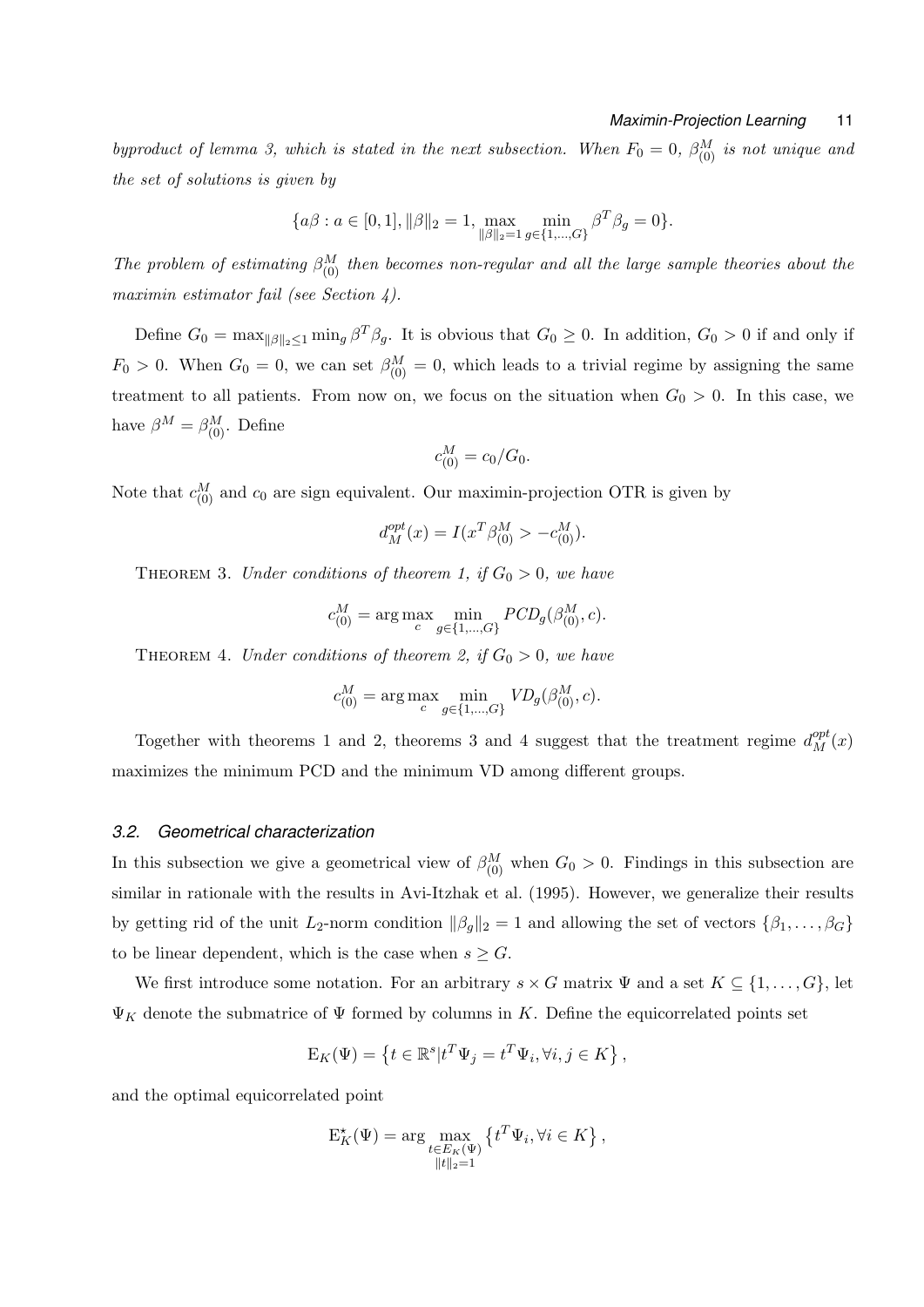where  $\Psi_i$  refers to the *i*th column vector of matrix  $\Psi$ . When  $|K| = 1$  and  $\Psi_K = \psi$ ,  $E_K^{\star}(\Psi) =$ *ψ*/ $\|\psi\|_2$ . Readers can refer to Section B of the supplementary article for a detailed discussion on the equicorrelated points set and the optimal equicorrelated point.

For any matrix  $\Omega$ , Let  $\Omega^+$  denote the Moore-Penrose matrix inverse of  $\Omega$  and  $C(\Omega)$  the column space of Ω. Let *e* denote a vector of ones. We have the following result.

LEMMA 2. For any  $\Psi$  and  $K \subseteq [1, \ldots, n]$ , when  $e \in C(\Psi_K^T)$ , the optimal equicorrelated point of Ψ*<sup>K</sup> exists and is unique. Moreover, it takes the form*

$$
E_K^{\star}(\Psi) = [e^T(\Psi_K^T \Psi_K)^+ e]^{-1/2} \Psi_K(\Psi_K^T \Psi_K)^+ e. \tag{11}
$$

Define matrix  $B = (\beta_1, \beta_2, \dots, \beta_G)$  whose *g*th column is the subgroup parameter  $\beta_g$ .

LEMMA 3. Assume  $G_0 > 0$ . Then there exists a unique nonempty set  $K_0 \subseteq [1, \ldots, G]$  such that  $\beta_{(0)}^M = E_{K_0}^*(B)$  *and*  $\min_{g \in K_0^c} \beta_{(0)}^M$  $T_{\beta g}$  >  $G_0$ , where  $K_0^c = [1, \ldots, G] - K_0$ . Moreover, if the set of vectors  $\beta_g, g \in K_0$  are linearly independent, then a necessary and sufficient condition for  $\beta_{(0)}^M = E_{K_0}^*(B)$  is *that each element in the vector*  $(B_{K_0}^T B_{K_0})^{-1}e$  *is nonnegative.* 

We denote  $K_0$  as the maximin optimal equicorrelated points set when  $G_0 > 0$ . In lemma 2, the condition  $e \in C(\Psi_K^T)$  automatically holds when  $\Psi_K^T$  has full row rank. In lemma 3, we assume the set of vectors  $\beta_g$ ,  $g \in K_0$  are linearly independent. This implies the matrix  $B_{K_0}^T$  has full row rank. As a result, we have  $e \in C(B_{K_0}^T)$ .

In lemma 3, the non-negativity of  $(B_{K_0}^T B_{K_0})^{-1}e$  is sufficient and necessary for  $\beta_{(0)}^M = E_{K_0}(B)$ . Together with lemma 2, lemma 3 implies that  $\beta_{(0)}^M$  is uniquely defined by

$$
\beta_{(0)}^M = \mathcal{E}_{K_0}^{\star}(B) = [e^T (B_{K_0}^T B_{K_0})^{-1} e]^{-1/2} B_{K_0} (B_{K_0}^T B_{K_0})^{-1} e.
$$

This implies  $E_{K_0}^*(B)$  is proportional to  $B_{K_0}(B_{K_0}^T B_{K_0})^{-1}e$  and can be represented as a linear combination of the column vectors in  $B_{K_0}$ . Geometrically, the non-negativity of  $(B_{K_0}^T B_{K_0})^{-1}e$  requires  $E_{K_0}^*(B)$  to lie in the convex cone of  $\beta_g$ ,  $g \in K_0$ , i.e,  $\{\sum_{g\in K_0}a_g\beta_g : a_g \geq 0, \forall g \in K_0\}$ . To better understand lemma 3, in Figure 2, we take  $s = 3$ ,  $G = 3$  and  $B = (\beta_1, \beta_2, \beta_3)$  where  $\beta_1 = (1, 1, 0)$ ,  $\beta_2 = (1, -1, 0)$  and  $\beta_3 = (1.2, 0, 0.5)$ . Both  $E^*_{\{1,2,3\}}(B)$  and  $E^*_{\{1,2\}}(B)$  satisfy the necessary conditions of lemma 3. While  $E_{\{1,2\}}^{\star}(B)$  lies in the convex cone of  $\beta_1$  and  $\beta_2$ ,  $E_{\{1,2,3\}}^{\star}(B)$  appears outside the convex cone of  $\beta_1$ ,  $\beta_2$  and  $\beta_3$ . Therefore,  $E^*_{\{1,2\}}(B)$  satisfies the sufficient conditions of lemma 3 and  $E_{\{1,2,3\}}^{\star}(B)$  doesn't. As a result, we have  $\beta_{(0)}^{M} = E_{\{1,2\}}^{\star}(B)$ .

## **4. Estimation procedure**

The data are summarized as  $(Y_{gj}, A_{gj}, X_{gj})$ , for  $g = 1, \ldots, G, j = 1, \ldots, m_g$ , where  $m_g$  is the number of patients in Group *g*. We assume that the data are independent across  $g = 1, \ldots, G$  and  $j = 1, \ldots, m_g$ .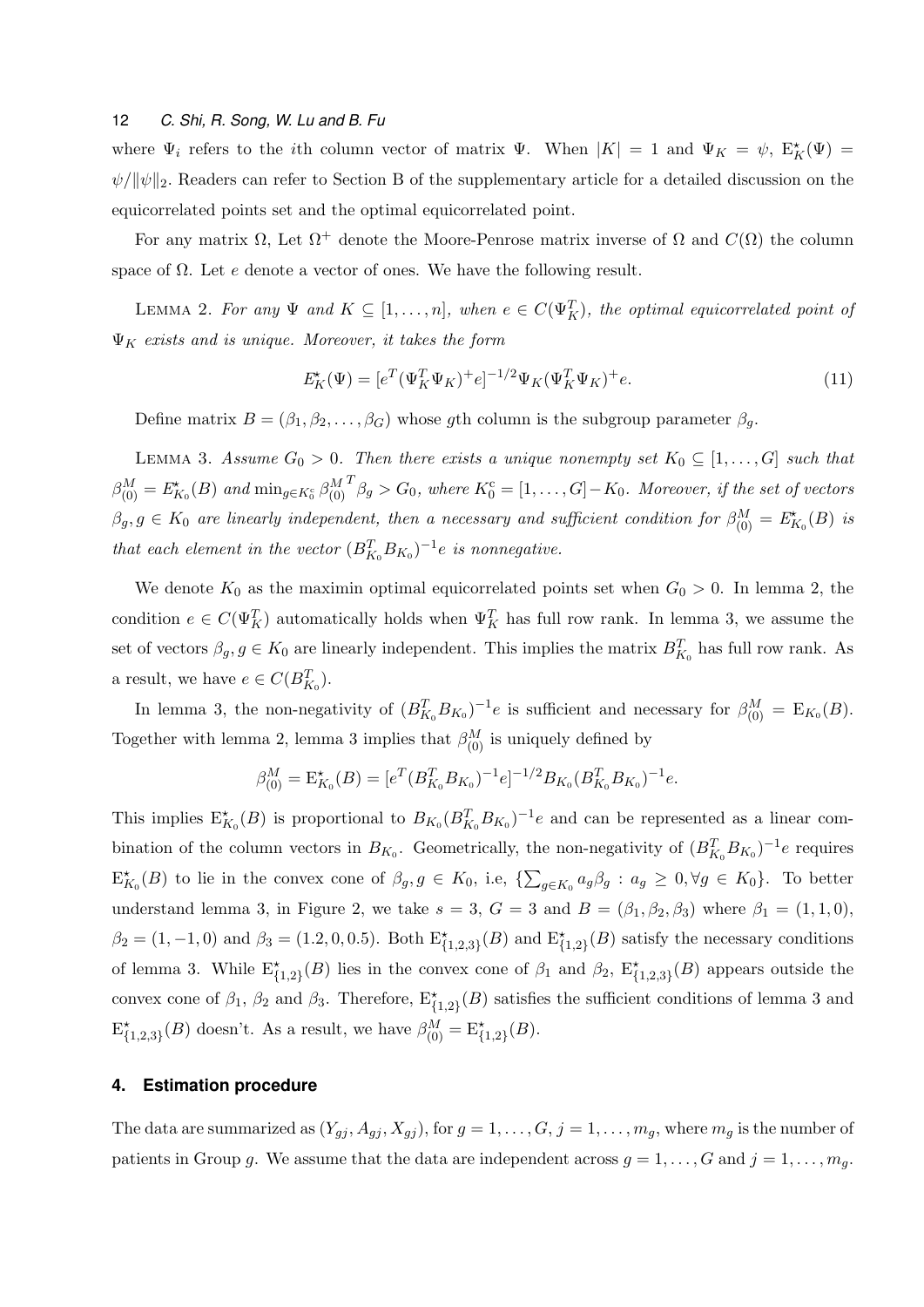**Fig. 2:** Plots of  $\beta_g$  (denoted by the square symbol),  $E^*_{\{1,2,3\}}(B)$  (denoted by the snow symbol) and  $E^*_{\{1,2\}}(B)$ (denoted by the circle symbol)



Based on the data, parameters  $\beta_1, \ldots, \beta_G$  and  $c_0$  in model (1) can be estimated with existing methods. In this paper, we implement with the popular Q-learning and A-learning and give a brief discussion on estimating these parameters in Section 4.2. Let  $\hat{\beta}_1, \ldots, \hat{\beta}_G$  and  $\hat{c}_0$  be the corresponding estimators. We propose to estimate  $\beta_{(0)}^M$  by solving the following optimization problem:

$$
\hat{\beta}^{M} = \arg \max_{\beta : ||\beta||_2 \le 1} \min_{g \in \{1, \dots, G\}} \beta^T \hat{\beta}_g. \tag{12}
$$

Note that the objective function  $\min_g \beta^T \hat{\beta}_g$  is concave in  $\beta$  and the region  $\|\beta\|_2 \leq 1$  is convex. Therefore, (12) is a tractable convex optimization problem. It can be further casted as a quadratic constraint linear programming (QCLP) problem, specifically,  $\hat{\beta}^M$  is equivalent to the solution of

maximize 
$$
t \in \mathbb{R}
$$
  
\nsubject to  $\beta^T \hat{\beta}_g \ge t, g = 1, ..., G$   
\n $\beta^T \beta \le 1.$ 

The above optimization problem can be efficiently computed using existing softwares. Define  $\hat{c}^M$  =  $\hat{c}_0/\hat{G}_0$ , where  $\hat{G}_0 = \min_g \hat{\beta}_g^T \hat{\beta}^M$ .

Given a group of future patients, denoted by  $\{X_{G+1,j}\}_{j=1}^n$  their baseline covariates. We calculate  $\hat{\mu}_{G+1} = \sum_{j=1}^{n} X_{G+1,j}/n$  and  $\hat{\Sigma}_{G+1} = \sum_{j=1}^{n} (X_{G+1,j} - \hat{\mu}_{G+1})(X_{G+1,j} - \hat{\mu}_{G+1})^T/(n-1)$ . The recommend treatment for the *j*th patient is given by

$$
I\{(X_{G+1,j} - \hat{\mu}_{G+1})^T \hat{\Sigma}_{G+1}^{-1/2} \hat{\beta}^M > -\hat{c}^M \}.
$$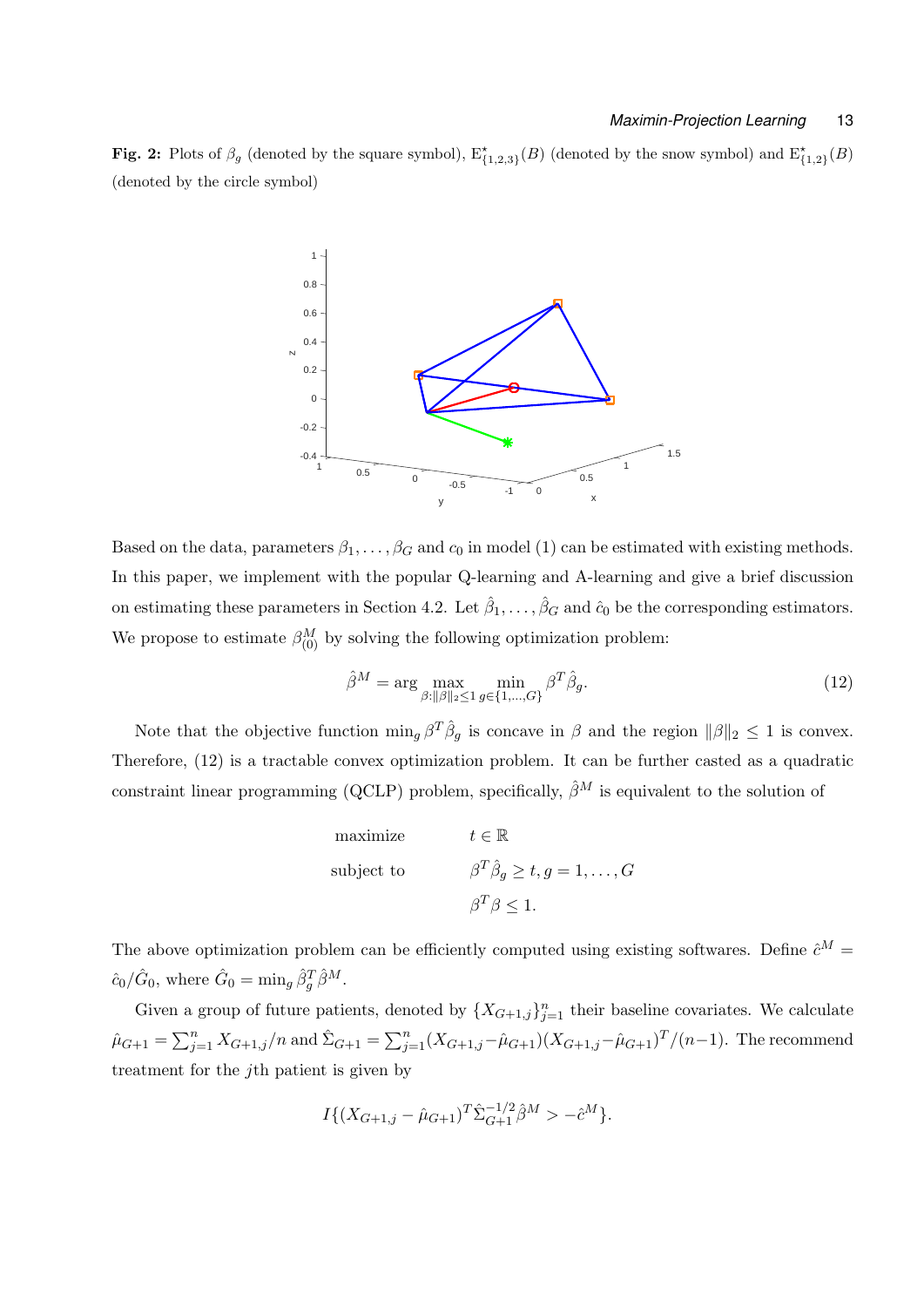# *4.1. Statistical properties*

In this subsection we investigate the asymptotic properties of the maximin-projection estimator  $\hat{\beta}^M$ obtained by solving the optimization problem (12). We first study the consistency of the estimator by assuming the following two conditions.

(C1.) Assume that  $\hat{\beta}_1, \ldots, \hat{\beta}_G$  and  $\hat{c}_0$  converge in probability to  $\beta_1, \ldots, \beta_G$  and  $c_0$ , respectively.

(C2.) Assume that  $F_0 \neq 0$ . When  $F_0 > 0$ , assume that the column vectors in  $B_{K_0}$  are linearly independent and all elements in the vector  $(B_{K_0}^T B_{K_0})^{-1}e$  are nonzero, where  $K_0$  is the maximin optimal equicorrelated points set as defined previously.

Remark 4.1. *Condition (C1) requires each subgroup estimator to be consistent. The condition*  $F_0 \neq 0$  *in (C2)* ensures the existence and uniqueness of  $\beta_{(0)}^M$ . Apparently,  $\beta_{(0)}^M$  is not stable when  $F_0$ *approaches to* 0*, since its*  $L_2$  *norm will change from* 1 *to* 0*. To ensure the stability of*  $\beta_{(0)}^M$  *in the sense that it will not deviate too much when there are minor changes in the set of vectors*  $\beta_1, \ldots, \beta_G$ *, we would expect*

$$
\|[\tilde{B}_{K_0}^T \tilde{B}_{K_0}]^+ - [B_{K_0}^T B_{K_0}]^+\|_2 \to 0,
$$
\n(13)

*as*  $\tilde{B}_{K_0} \to B_{K_0}$ , where  $\tilde{B} = (\tilde{\beta}_1, \ldots, \tilde{\beta}_G)$  represents the coefficient matrix with some disturbance. A *sufficient condition to establish* (13) *is that*  $B_{K_0}$  *is of full column rank, as assumed in Condition (C2). Lemma 2 suggests*  $\beta_{(0)}^M$  *can be represented as*  $\omega_0^T B_{K_0}$ , *for some weight vector*  $\omega_0$  *proportional to*  $(B_{K_0}^T B_{K_0})^{-1}$ e. Condition (C2) further assumes the weights are nonzero. Such a condition guarantees *that for any coefficient matrix*  $\tilde{B} \to B$ ,  $K_0$  *is the optimal equicorrelated points set of*  $\tilde{B}$  *as well.* 

THEOREM 5 (CONSISTENCY). *Define*  $\hat{B} = (\hat{\beta}_1, \ldots, \hat{\beta}_G)$ . Assume Conditions C1 and C2 are sat*isfied. Then with probability tending to* 1*, the estimator*  $\hat{\beta}^M$  *is equal to* 

$$
\begin{cases} \{e^{T}(\hat{B}_{K_{0}}^{T}\hat{B}_{K_{0}})^{-1}e\}^{-1/2}\hat{B}_{K_{0}}(\hat{B}_{K_{0}}^{T}\hat{B}_{K_{0}})^{-1}e & \text{if } F_{0} > 0, \\ 0 & \text{if } F_{0} < 0. \end{cases}
$$

In addition, assume there exist some  $r_n^{(1)}, r_n^{(2)} \to 0$  such that  $\max_{g \in K_0} ||\hat{\beta}_g - \beta_g||_2 = O_p(r_n^{(1)})$  and  $\hat{c}_0 = c_0 + O_p(r_n^{(2)})$ . When  $F_0 > 0$ , we have  $\|\hat{\beta}^M - \beta_{(0)}^M\|_2 = O_p(r_n^{(1)})$ ,  $\hat{c}^M = c_{(0)}^M + O_p(r_n^{(1)} + r_n^{(2)})$ .

REMARK 4.2. *Theorem 5 implies that*  $(\hat{\beta}^M, \hat{c}^M)$  *is consistent as long as each subgroup estimator is consistent. The first part of the theorem follows as a consequence of lemma 3.*

Next, we study the asymptotic normality of the estimator. For notational simplicity, we assume  $m_1 = \cdots = m_G = m$  and posit the following condition.

(C3.) Assume that for all  $g \in K_0$ ,  $\sqrt{m}(\hat{\beta}_g - \beta_g)$  and  $\sqrt{m}(\hat{c}_0 - c_0)$  are jointly asymptotically normal with mean zero.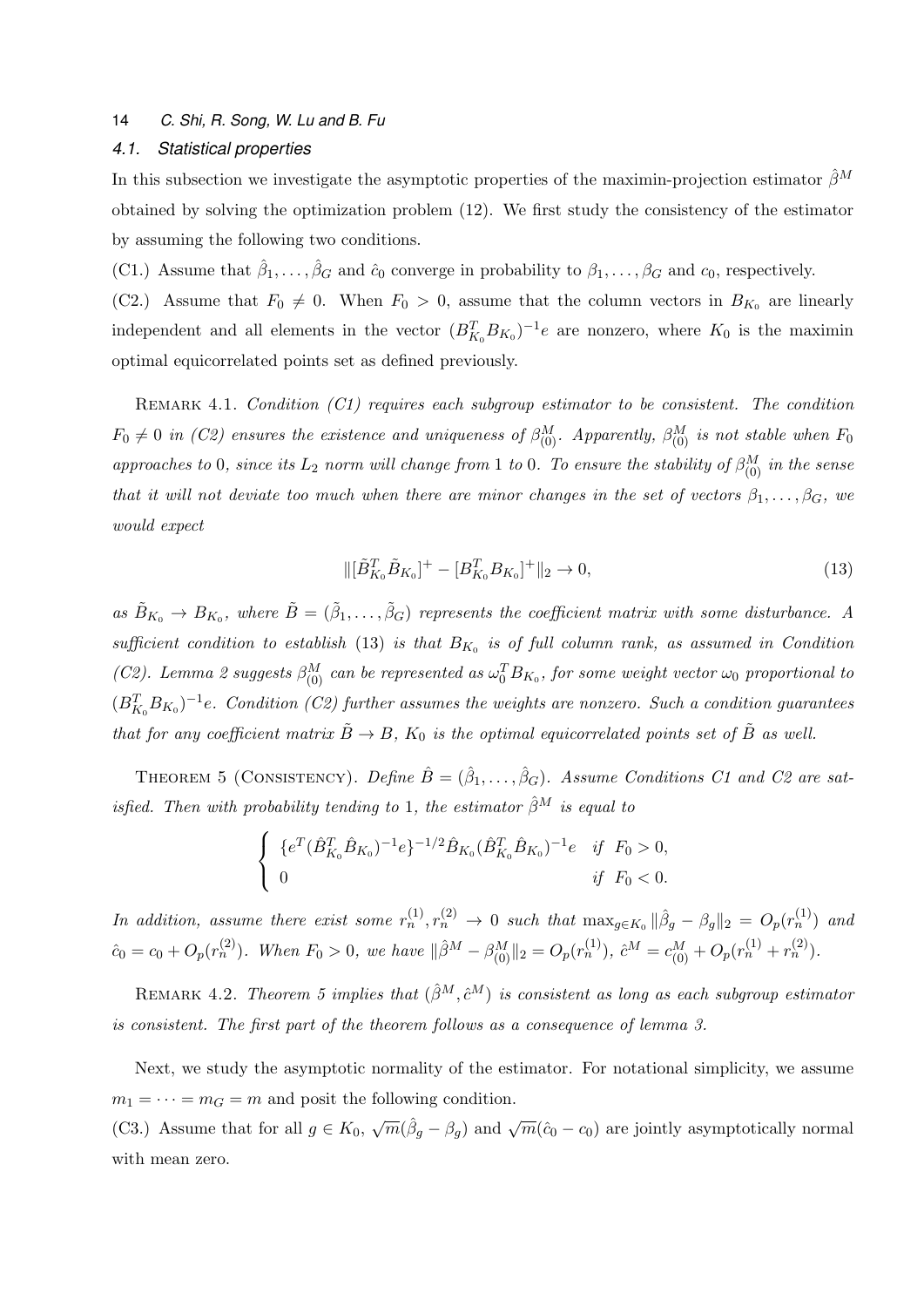THEOREM 6 (ASYMPTOTIC NORMALITY). Assume that Conditions  $C1-C3$  hold, and that  $F_0 > 0$ . *We have that*  $\sqrt{m}(\hat{\beta}^M - \beta^M_{(0)})$  *and*  $\sqrt{m}(\hat{c}^M - c^M_{(0)})$  *are jointly asymptotically normal with mean zero* and some covariance matrix  $V^M$ . The expression of  $V^M$  is given in Appendix C.

Since the expression of the asymptotic covariance matrix  $V^M$  is quite complicated, we propose to estimate it using a bootstrap method. Here, the bootstrap sampling is done within each subgroup. Specifically, we independently generate *B* bootstrap samples for each group  $q = 1, \ldots, G$ ,

$$
\left\{ (Y_{g1}^{(j)}, A_{g1}^{(j)}, X_{g1}^{(j)}), \ldots, (Y_{gm}^{(j)}, A_{gm}^{(j)}, X_{gm}^{(j)}) \right\},\,
$$

 $j = 1, \ldots, B$ . For each *j*, we obtain estimators  $\hat{\beta}^{(j)}$  and  $\hat{c}^{(j)}$  based on the data

$$
\left\{ (Y_{11}^{(j)}, A_{11}^{(j)}, X_{11}^{(j)}), \ldots, (Y_{1m}^{(j)}, A_{1m}^{(j)}, X_{1m}^{(j)}) \right\}, \ldots, \left\{ (Y_{G1}^{(j)}, A_{G1}^{(j)}, X_{G1}^{(j)}), \ldots, (Y_{Gm}^{(j)}, A_{Gm}^{(j)}, X_{Gm}^{(j)}) \right\}.
$$

Confidence intervals of  $\hat{\beta}^M$  and  $\hat{c}^M$  are calculated based on quantiles of  $(\hat{\beta}^{(1)}, \ldots, \hat{\beta}^{(B)})$  and  $(\hat{c}^{(1)}, \ldots, \hat{c}^{(M)})$ .

## *4.2. Estimation of group-specific regimes*

In this subsection we discuss two popular approaches to obtain subgroup estimators  $\hat{\beta}_g$  and  $\hat{c}_0$ .

EXAMPLE 1 (Q-LEARNING). We estimate  $\beta_g$  and  $c_0$  by modeling the Q-functions, which represent *the conditional mean of the response given the covariates and the treatment. Specifically, the baseline function is assumed to have some parametric form*  $h_g(x, \eta_g)$  *with parameter*  $\eta_g$ *. Then,* 

$$
Q_g(X_g, A_g; \beta_g, c_0, \eta_g) \equiv E(Y_g | A_g, X_g) = h_g(X_g, \eta_g) + A_g(X_g^T \beta_g + c_0), \quad g = 1, ..., G.
$$

*Since*  $c_0$  *is common across all subgroups, we propose to estimate*  $\beta_1, \ldots, \beta_G$  *and*  $c_0$  *by jointly solving the following set of estimating equations:*

$$
\sum_{j} \frac{\partial h_g(X_{gj}, \eta_g)}{\partial \eta_g} \{Y_{gj} - Q_g(X_{gj}, A_{gj}; \beta_g, c_0, \theta_g)\} = 0, \quad g = 1, ..., G,
$$
  

$$
\sum_{j} A_{gj} X_{gj} \{Y_{gj} - Q_g(X_{gj}, A_{gj}; \beta_g, c_0, \theta_g)\} = 0, \quad g = 1, ..., G,
$$
  

$$
\sum_{g} \sum_{j} A_{gj} \{Y_{gj} - Q_g(X_{gj}, A_{gj}; \beta_g, c_0, \theta_g)\} = 0.
$$

*When the parametric models*  $h_g(x, \eta_g)$ *'s are correctly specified, the resulting estimators*  $\hat{\beta}_g$ *'s and*  $\hat{c}_0$ *are consistent and jointly asymptotically normal.*

EXAMPLE 2 (A-LEARNING). *Here, we posit some parametric model*  $\pi_q(X, \alpha_q)$  *for the propensity score and*  $h_g(X, \eta_g)$  *for the baseline function. The parameters*  $\alpha_g$ *'s,*  $\eta_g$ *'s,*  $\beta_g$ *'s and*  $c_0$  *are estimated*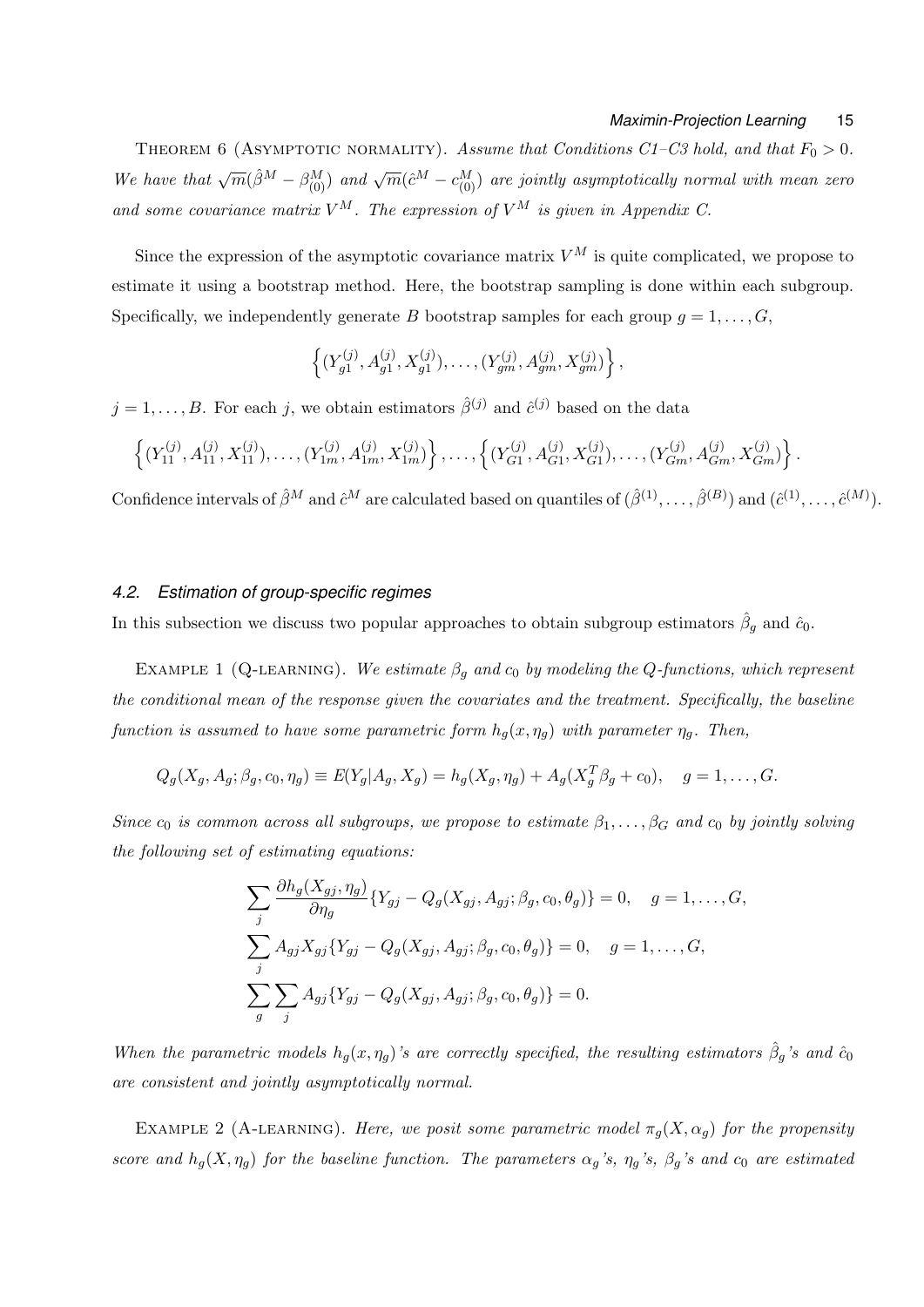*by solving the following set of estimating equations:*

$$
\sum_{j} \frac{1}{\pi_g(X, \alpha_g)\{1 - \pi_g(X, \alpha_g)\}} \frac{\partial \pi_g(X, \alpha_g)}{\partial \alpha_g} \{A_{gj} - \pi_g(X, \alpha_g)\} = 0, \quad g = 1, ..., G,
$$
  

$$
\sum_{j} \frac{\partial h_g(X_{gj}, \eta_g)}{\partial \eta_g} \{Y_{gj} - h_g(X_{gj}, \eta_g) - A_{gj}(X_{gj}^T \beta_g + c_0)\} = 0, \quad g = 1, ..., G,
$$
  

$$
\sum_{j} X_{gj} \{A_{gj} - \pi_g(X_{gj}, \alpha_g)\} \{Y_{gj} - h_g(X_{gj}, \eta_g) - A_{gj}(X_{gj}^T \beta_g + c_0)\} = 0, \quad g = 1, ..., G,
$$
  

$$
\sum_{g} \sum_{j} \{A_{gj} - \pi_g(X_{gj}, \alpha_g)\} \{Y_{gj} - h_g(X_{gj}, \eta_g) - A_{gj}(X_{gj}^T \beta_g + c_0)\} = 0.
$$

*It can be shown that when either the propensity score or the baseline function for each group is correctly specified, the resulting estimators*  $\hat{\beta}_g$ 's and  $\hat{c}_0$  are consistent and jointly asymptotically normal. This *is the so-called doubly robust property of the A-learning estimation.*

## **5. Simulation studies**

We consider four groups of patients. In each group, we generate 200 samples according to the following model

$$
Y_{gj} = h(X_{gj}) + A_{gj} X_{gj}^T \beta_g + \varepsilon_{gj},
$$

where  $X_{gj} = (X_{gj}^{(1)}, X_{gj}^{(2)})^T \stackrel{iid}{\sim} N(0, I_2)$  and  $\varepsilon_{gj} \stackrel{iid}{\sim} N(0, 0.25)$ . Two baseline models are considered for *h*, including a linear model  $h(X_{gj}) = 1 + 0.5X_{gj}^{(1)} + 0.5X_{gj}^{(2)}$  and a nonlinear model  $h(X_{gj}) =$  $1 + \sin(0.5\pi X_{gj}^{(1)} + 0.5\pi X_{gj}^{(2)})$ . We generate treatments from two propensity score models, a constant model,  $Pr(A_{gj} = 1) = 0.5$  and a probit model,  $Pr(A_{gj} = 1 | X_{gj}) = \Phi(X_{gj}^{(1)} - X_{gj}^{(2)})$ , where  $\Phi(\cdot)$  is the standard normal cumulative distribution function. This yields four simulation settings.

We further consider two scenarios for the subgroup parameters to exhibit different degrees of heterogeneity. In the first scenario, we set  $\beta_1^T = (2,0), \beta_2^T = (2\cos(15^\circ), 2\sin(15^\circ)), \beta_3^T = (2\cos(70^\circ), 2\sin(70^\circ)),$  $\beta_4^T = (0, 2)$ . Hence, all  $\beta_g$ 's have the same  $L_2$  norm and their directions  $\beta_g / ||\beta_g||_2$  differ. For the second scenario, we choose subgroup parameters to have similar directions but allow their *L*<sup>2</sup> norms to vary. Specifically,  $\beta_1^T = (2.2 \cos(30^\circ), 2.2 \sin(30^\circ)), \ \beta_2^T = (1.5 \cos(45^\circ), 1.5 \sin(45^\circ)), \ \beta_3^T =$  $(2.2 \cos(54^\circ), 2.2 \sin(54^\circ)), \beta_4^T = (2 \cos(60^\circ), 2 \sin(60^\circ)).$  It can be shown that  $\beta_{(0)}^M = (\cos(45^\circ), \sin(45^\circ))$ and  $c_{(0)}^M = 0$  for all scenarios.

We first obtain the subgroup estimators of  $\beta_g$  and  $c_0$  using the A-learning estimating equations discussed in Section 4.2. Here, a logistic regression model is fitted for the propensity score and a linear model for the baseline function. As a result, both the propensity score model and the baseline model are correctly specified in the first setting; either of them is misspecified in the second and the third setting; while both are misspecified in the last setting. We then obtain the estimators  $\hat{\beta}^M$  and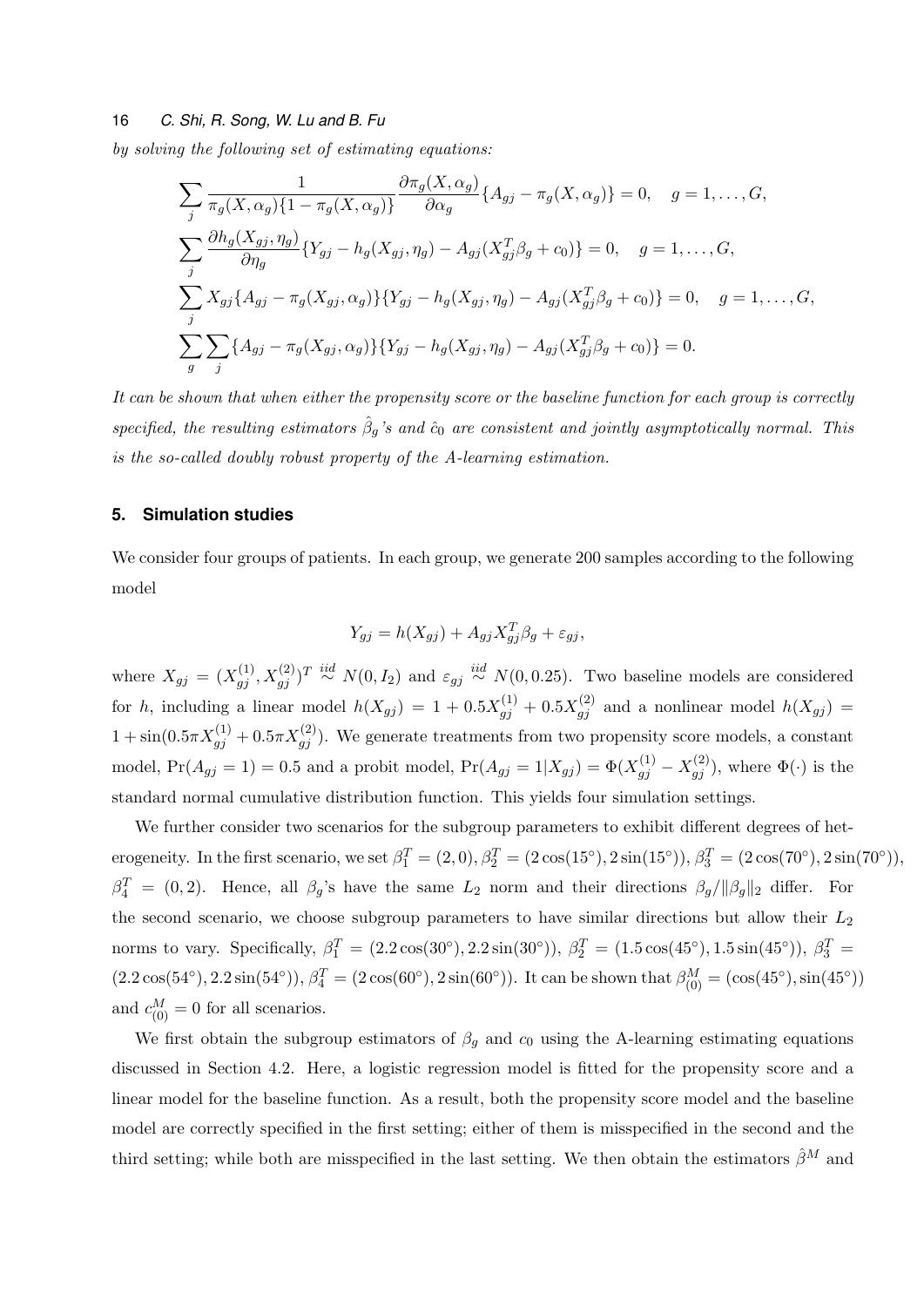$\hat{c}^M$  using the proposed maximin-projection learning. Confidence intervals for the resulting estimators are obtained based on 600 bootstrap samples.

| Scenario 1 | $\hat{\beta}_1^M$ | $\hat{\beta}_2^M$ | $\hat{c}^M$      | CP for $\hat{\beta}_1^M$ | CP for $\hat{\beta}_2^M$ | $CP$ for $\hat{c}^M$ |
|------------|-------------------|-------------------|------------------|--------------------------|--------------------------|----------------------|
| Setting 1  | $-0.002(0.027)$   | 0.001(0.027)      | 0.0003(0.024)    | 96.0%                    | 96.0%                    | 95.3%                |
| Setting 2  | $-0.003(0.053)$   | $-0.001(0.052)$   | 0.001(0.045)     | 94.7%                    | 94.7%                    | 93.8%                |
| Setting 3  | $-0.003(0.036)$   | 0.001(0.035)      | $-0.0005(0.035)$ | 96.2%                    | 96.2%                    | 94.5%                |
| Setting 4  | $-0.003(0.068)$   | $-0.004(0.068)$   | 0.002(0.068)     | 96.0%                    | 96.0%                    | 95.0%                |
| Scenario 2 | $\hat{\beta}_1^M$ | $\hat{\beta}_2^M$ | $\hat{c}^M$      | CP for $\hat{\beta}_1^M$ | CP for $\hat{\beta}_2^M$ | $CP$ for $\hat{c}^M$ |
| Setting 1  | $-0.002(0.036)$   | 0.0002(0.036)     | 0.0002(0.023)    | 95.5%                    | 95.5%                    | 95.3%                |
| Setting 2  | $-0.009(0.061)$   | 0.003(0.060)      | $-0.001(0.043)$  | 96.0%                    | 96.0%                    | 93.8%                |
| Setting 3  | $-0.010(0.091)$   | $-0.002(0.089)$   | $-0.001(0.033)$  | 93.7%                    | 93.7%                    | 94.5%                |
| Setting 4  | $-0.029(0.136)$   | 0.034(0.130)      | $-0.002(0.056)$  | 98.3%                    | 98.3%                    | $95.0\%$             |

**Table 2:** Biases, standard deviations (in parenthesis) of  $\hat{\beta}^M$ ,  $\hat{c}^M$  and coverage probabilities (CP) of 95% Wald-type confidence intervals for  $\beta_{(0)}^M$  and  $c_{(0)}^M$ .

For each setting, we conduct 600 simulations. The biases, standard deviations (SD) of  $\hat{\beta}^M$  and  $\hat{c}^M$ , and coverage probabilities (CP) of 95% Wald-type confidence intervals for  $\beta_{(0)}^M$  and  $c_{(0)}^M$  are reported in Tables 2. In all scenarios, the proposed estimators achieve the smallest biases and standard deviations in Setting 1, where the baseline function and the propensity score are both correctly specified. In Settings 2 and 3, the proposed estimators are nearly unbiased, showing the doubly robust property of the subgroup estimators obtained using the A-learning estimating equations. In Setting 4, where the baseline function and the propensity score are both misspecified, biases and standard deviations of the estimators tend to be larger, however, the biases are still reasonably small. In addition, the coverage probabilities of 95% Wald-type confidence intervals are close to the nominal level for all cases.

To further assess the performance of the proposed maximin OTRs, we compare it with the estimated pooled OTR,  $\hat{d}^P(x) = I(x^T\hat{\beta}^P > -\hat{c}^P)$  and the OTR based on random effects models,  $\hat{d}^{R}(x) = I(x^{T}\hat{\beta}^{R} > -\hat{c}^{R})$ . Here,  $\hat{\beta}^{P}$  and  $\hat{c}^{P}$  are obtained based on pooled data by solving a single A-learning estimating equation. To obtain  $\hat{\beta}^R$  and  $\hat{c}^R$ , we first obtain  $\hat{\beta}_g$ ,  $\hat{c}_g$  by solving A-learning estimating equations, based on  $\{X_{gj}, A_{gj}, Y_{gj}\}_{j=1}^m$ . The covariance of  $(\hat{\beta}_g^T, \hat{c}_g)^T$  is estimated by the sandwich estimator. Based on these estimators, we calculate  $\hat{\beta}^R$  and  $\hat{c}^R$  using the  ${\sf R}$  package mvmeta. The between-group covariance matrix is estimated by the method of moments. For both scenarios, we consider the following leave-one-group-out cross-validation procedure for evaluation. We first obtain estimators  $\hat{\beta}^M$ ,  $\hat{c}^M$ ,  $\hat{\beta}^P$ ,  $\hat{c}^P$ ,  $\hat{\beta}^R$  and  $\hat{c}^R$  based on pooled samples of any three groups. Then, we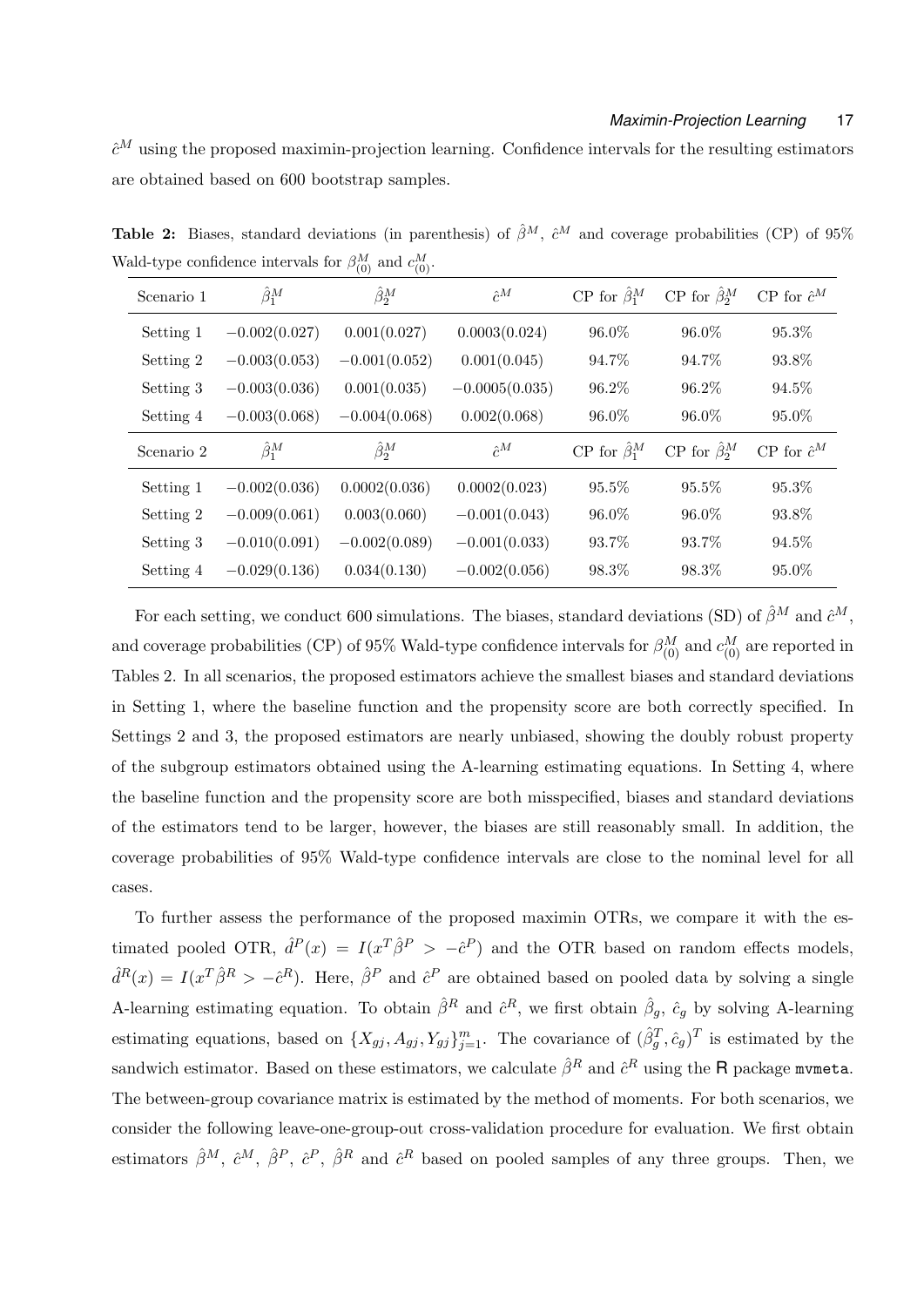evaluate the PCD and the VD as defined in Section 3.1 under the obtained maximin OTR and the pooled OTR for the remaining testing group, using Monte Carlo simulations based on the true model for the testing group.

Table 3 and 4 summarize the results of the VD for Scenario 1 and Scenario 2. The results of the PCD are given in Table 21 and 22 in the supplementary article. The OTR obtained by random effects meta-analyses is close to the estimated pooled OTR in both scenarios. In Scenario 1, both the PCD and the VD under our maximin OTR are much higher than those under the other two OTRs for all the testing groups. Taking PCD as an example, on average, the PCD under the maximin OTR is approximately 5 *∼* 6% higher than those under the other OTRs. This demonstrates the advantages of the proposed maximin-projection learning when there is relatively large heterogeneity in optimal treatment decision-making across subgroups. In Scenario 2, since the groupwise optimal treatment regimes are "close" to each other in "angles", all the estimated OTRs do not differ much. From Table 4, it can be seen that our maximin OTR performs better than the other OTRs when the first group is taken as the testing group, while it has comparable performance with the other OTRs for other groups as testing groups.

In Section C.2 in the supplementary article, we conduct some additional simulation experiments with non-normal covariates. Findings are similar to those with normal covariates.

| Testing group |             | First group  | Second group | Third group  | Fourth group |  |
|---------------|-------------|--------------|--------------|--------------|--------------|--|
|               | $\hat{d}_P$ | 0.407(0.002) | 0.606(0.001) | 0.632(0.002) | 0.368(0.002) |  |
| Setting 1     | $\hat{d}_R$ | 0.408(0.001) | 0.608(0.001) | 0.633(0.001) | 0.367(0.001) |  |
|               | $\hat{d}_M$ | 0.486(0.001) | 0.690(0.001) | 0.723(0.001) | 0.458(0.001) |  |
| Setting 2     | $\hat{d}_P$ | 0.406(0.002) | 0.606(0.002) | 0.630(0.002) | 0.366(0.002) |  |
|               | $\hat{d}_R$ | 0.407(0.001) | 0.608(0.001) | 0.633(0.001) | 0.366(0.001) |  |
|               | $\hat{d}_M$ | 0.483(0.002) | 0.689(0.001) | 0.719(0.001) | 0.452(0.002) |  |
| Setting 3     | $\hat{d}_P$ | 0.407(0.003) | 0.604(0.002) | 0.630(0.002) | 0.367(0.003) |  |
|               | $\hat{d}_R$ | 0.405(0.002) | 0.606(0.001) | 0.632(0.001) | 0.367(0.002) |  |
|               | $\hat{d}_M$ | 0.483(0.002) | 0.688(0.001) | 0.723(0.001) | 0.454(0.002) |  |
| Setting 4     | $\hat{d}_P$ | 0.406(0.003) | 0.602(0.003) | 0.628(0.003) | 0.365(0.003) |  |
|               | $\hat{d}_R$ | 0.406(0.002) | 0.606(0.001) | 0.632(0.001) | 0.366(0.002) |  |
|               | $\hat{d}_M$ | 0.473(0.003) | 0.686(0.002) | 0.716(0.001) | 0.439(0.004) |  |

**Table 3:** VD results (with standard errors in parenthesis) for Scenario 1 under the estimated maximin OTR  $\hat{d}_M$ , the pooled OTR  $\hat{d}_P$  and the OTR obtained by random effects meta-analyses  $\hat{d}_R$ .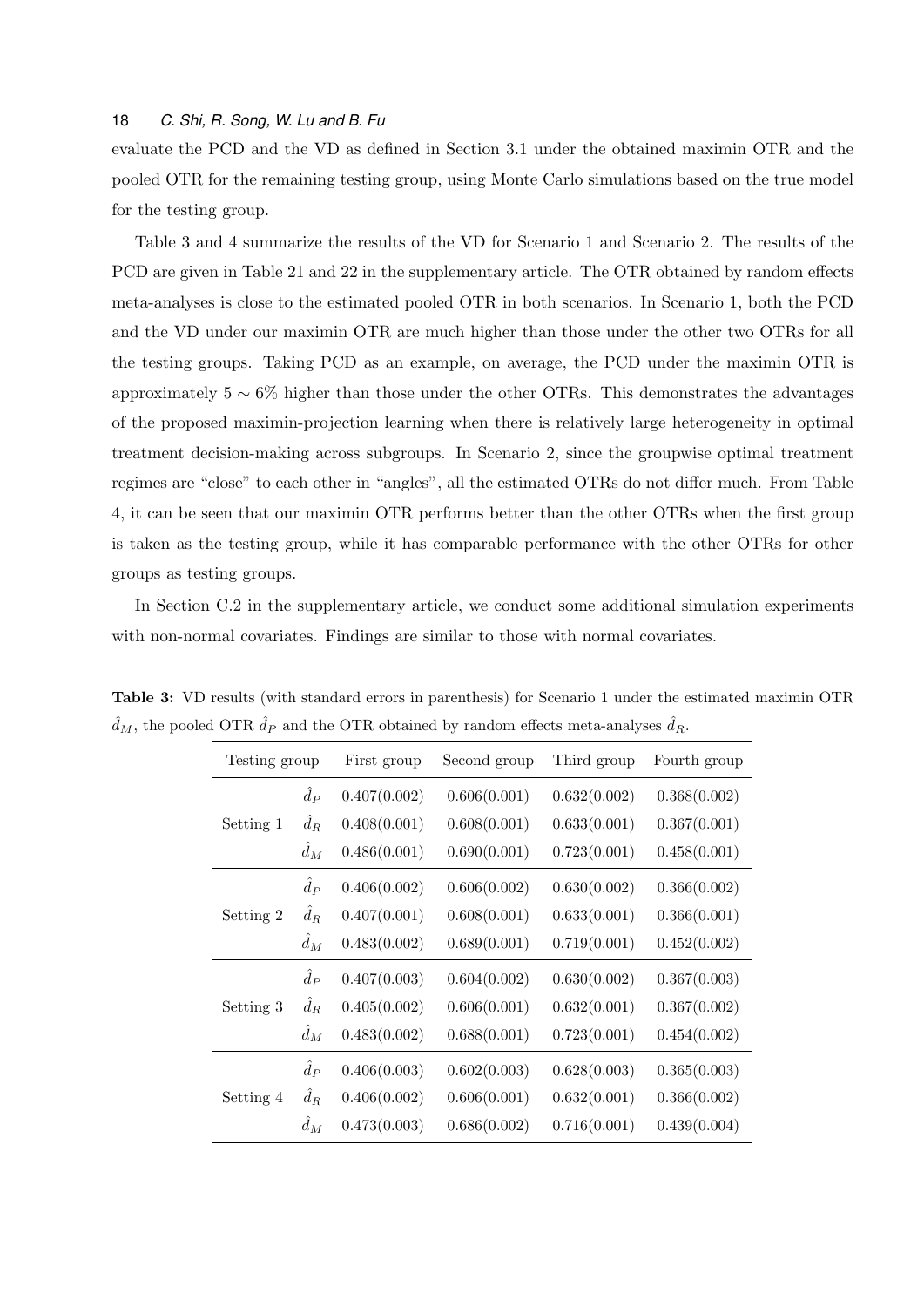| Testing group |             | First group   | Third group<br>Second group |                      | Fourth group  |  |
|---------------|-------------|---------------|-----------------------------|----------------------|---------------|--|
|               | $\hat{d}_P$ | 0.803(<0.001) | 0.597(<0.001)               | 0.865(<0.001)        | 0.762(<0.001) |  |
| Setting 1     | $\hat{d}_R$ | 0.803(<0.001) | $0.598 \times 0.001$        | $0.865 \times 0.001$ | 0.761(<0.001) |  |
|               | $\hat{d}_M$ | 0.847(<0.001) | 0.588(<0.001)               | $0.865 \times 0.001$ | 0.769(<0.001) |  |
|               | $\hat{d}_P$ | 0.802(0.001)  | 0.597(<0.001)               | 0.864(<0.001)        | 0.761(<0.001) |  |
| Setting 2     | $\hat{d}_R$ | 0.803(<0.001) | 0.598(<0.001)               | 0.865(<0.001)        | 0.762(<0.001) |  |
|               | $\hat{d}_M$ | 0.843(0.001)  | 0.587(<0.001)               | 0.863(<0.001)        | 0.767(0.001)  |  |
|               | $\hat{d}_P$ | 0.801(0.001)  | 0.597(<0.001)               | 0.863(<0.001)        | 0.760(0.001)  |  |
| Setting 3     | $\hat{d}_R$ | 0.801(0.001)  | 0.597(<0.001)               | 0.864(<0.001)        | 0.761(0.001)  |  |
|               | $\hat{d}_M$ | 0.841(0.001)  | 0.588(<0.001)               | 0.861(0.001)         | 0.765(0.001)  |  |
|               | $\hat{d}_P$ | 0.799(0.001)  | 0.595(<0.001)               | 0.861(0.001)         | 0.758(0.001)  |  |
| Setting 4     | $d_R$       | 0.804(0.001)  | 0.597(<0.001)               | 0.863(<0.001)        | 0.759(0.001)  |  |
|               | $\hat{d}_M$ | 0.826(0.002)  | 0.587(0.001)                | 0.853(0.001)         | 0.756(0.002)  |  |

**Table 4:** VD results (with standard errors in parenthesis) for Scenario 2 under the estimated maximin OTR  $\hat{d}_M$ , the pooled OTR  $\hat{d}_P$  and the OTR obtained by random effects meta-analyses  $\hat{d}_R$ .

Although our maximin estimators have better performance for treatment decision making in the above simulation examples, they can have larger variances compared with the random effects models. This is a potential disadvantage of our method.

## **6. Health assessment questionnaire progression data**

The health assessment questionnaire progression data comes from an observational study to investigate the influence of early disease modifying antirheumatic drug (DMARD) treatment and its duration for patients with recent onset inflammatory polyarthritis (Farragher et al., 2010). Early DMARDs treatment was routinely used in the management of rheumatoid arthritis (RA). Among conventional DMARDs, Methotrexate is the most widely used one and is now considered a benchmark against new treatments to be used. Previous studies showed that RA patients who have failed to respond to methotrexate may have clinically important improvements if treated with combination DMARDs, such as methotrexate-sulfasalazine-hydroxychloroquine, methotrexate-sulfasalazine-steroids or other Methotrexate combinations (Boers et al., 1997). However, Methotrexate combinations did not work for all RA patients, and they may not add benefits in some patients who were stable on DMARD monotherapy (Symmons et al., 2005). It is of clinical interest to develop individualized OTRs and to know which patients will benefit from treating with Methotrexate combinations. The study sample include 420 patients who were recruited to the study from 1990 to 2000 and were treated with either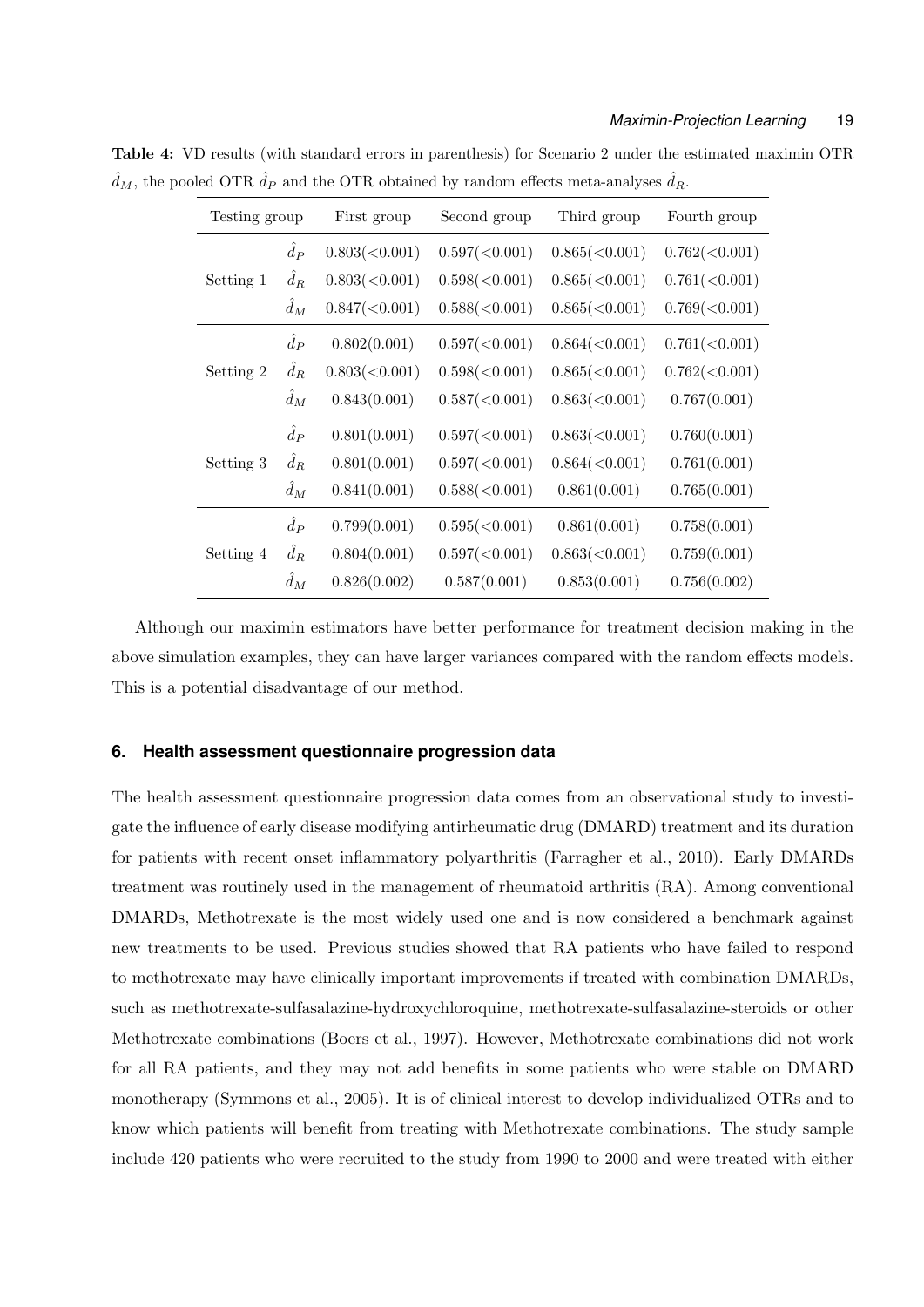methotrexate monotherapy or methotrexate combinations. Age, gender, duration of disease, HAQ score, number of swollen joints and number of tender joints were recorded at baseline. We standardize all six covariates such that their sample covariance matrix equals the identity matrix within each group. We compare methotrexate combinations  $(A = 1)$  with methotrexate monotherapy  $(A = 0)$ . The difference HAQ scores between baseline and 5-year is set to be the response. Here, we classify 420 patients into three groups according to their recruitment time. Specifically, group 1 includes patients enrolled from 1990 to 1992; group 2 includes those enrolled from 1993 to 1996; and group 3 includes those enrolled from 1997 to 2000. Sample sizes of the three groups are 265, 78 and 77, respectively.

In our analysis, we use the last two standardized covariates to fit the contrast function, since the regression coefficients of other variables are not significant. Denoted these two covariates by  $X_{gj}^{(1)}$  and  $X_{gj}^{(2)}$ , respectively. For each group *g*, we consider the following model

$$
E(Y_{gj}|X_{gj}, A_{gj}) = h_g(X_{gj}) + A_{gj}(c_0 + \beta_{g1}X_{gj}^{(1)} + \beta_{g2}X_{gj}^{(2)}).
$$

The parameters  $c_0$ ,  $\beta_{g1}$ ,  $\beta_{g2}$  are estimated using the A-learning estimating equations as discussed in Section 4.2. Here, a linear model is fitted for the baseline function and a logistic regression model is fitted for the propensity score. When fitting the propensity score model, all six covariates are included. Table 5 reports the group-wise estimators obtained using the A-learning estimating equations, suggesting there is some heterogeneity in optimal treatment regimens across three groups.

**Table 5:** Estimators of groupwise OTR (standard errors in paranthesis) for the HAQ data.

|                         | Group 1    | Group 2       | Group 3    |
|-------------------------|------------|---------------|------------|
| $\hat{\beta}_{q1}$      | 0.05(0.11) | $-0.40(0.17)$ | 0.07(0.21) |
| $\hat{\beta}_{\bm{q2}}$ | 0.07(0.11) | 0.06(0.21)    | 0.32(0.16) |

|  | <b>Table 6:</b> $d_M$ , $d_P$ , $d_R$ and their value functions |  |
|--|-----------------------------------------------------------------|--|
|--|-----------------------------------------------------------------|--|

| Testing group     | Group 1 |         |                         | Group 2     |         |               | Group 3      |               |         |
|-------------------|---------|---------|-------------------------|-------------|---------|---------------|--------------|---------------|---------|
|                   | $d_M$   | $d_{P}$ | $d_R$                   | $\hat{d}_M$ | $d_{P}$ | $d_R$         | $\ddot{d}_M$ | $d_{P}$       | $d_R$   |
| ĉ                 | $-0.87$ |         | $-0.14$ $-0.12$ $-2.38$ |             |         | $-0.21 -0.11$ | $-3.08$      | $-0.31 -0.32$ |         |
| $\hat{\beta}_1$   | $-0.48$ | $-0.02$ | $-0.00$                 | 0.61        | 0.16    | 0.16          | $-0.02$      | 0.06          | $-0.01$ |
| $\hat{\beta}_2$   | 0.88    | 0.25    | 0.23                    | 0.79        | 0.10    | 0.14          | 1.00         | 0.06          | 0.10    |
| $EY_a^{\star}(d)$ | $-0.08$ | $-0.09$ | $-0.09$                 | $-0.09$     | $-0.19$ | $-0.22\,$     | $-0.12$      | $-0.13$       | $-0.12$ |

We use the same leave-one-group-out cross validation procedure as done in simulations to evaluate the performance of the proposed method. We calculate the maximin OTR  $\hat{d}_M$ , the pooled OTR  $\hat{d}_P$ , and the OTR obtained by random effects meta-analyses  $d<sub>R</sub>$  based on every two groups of patients, and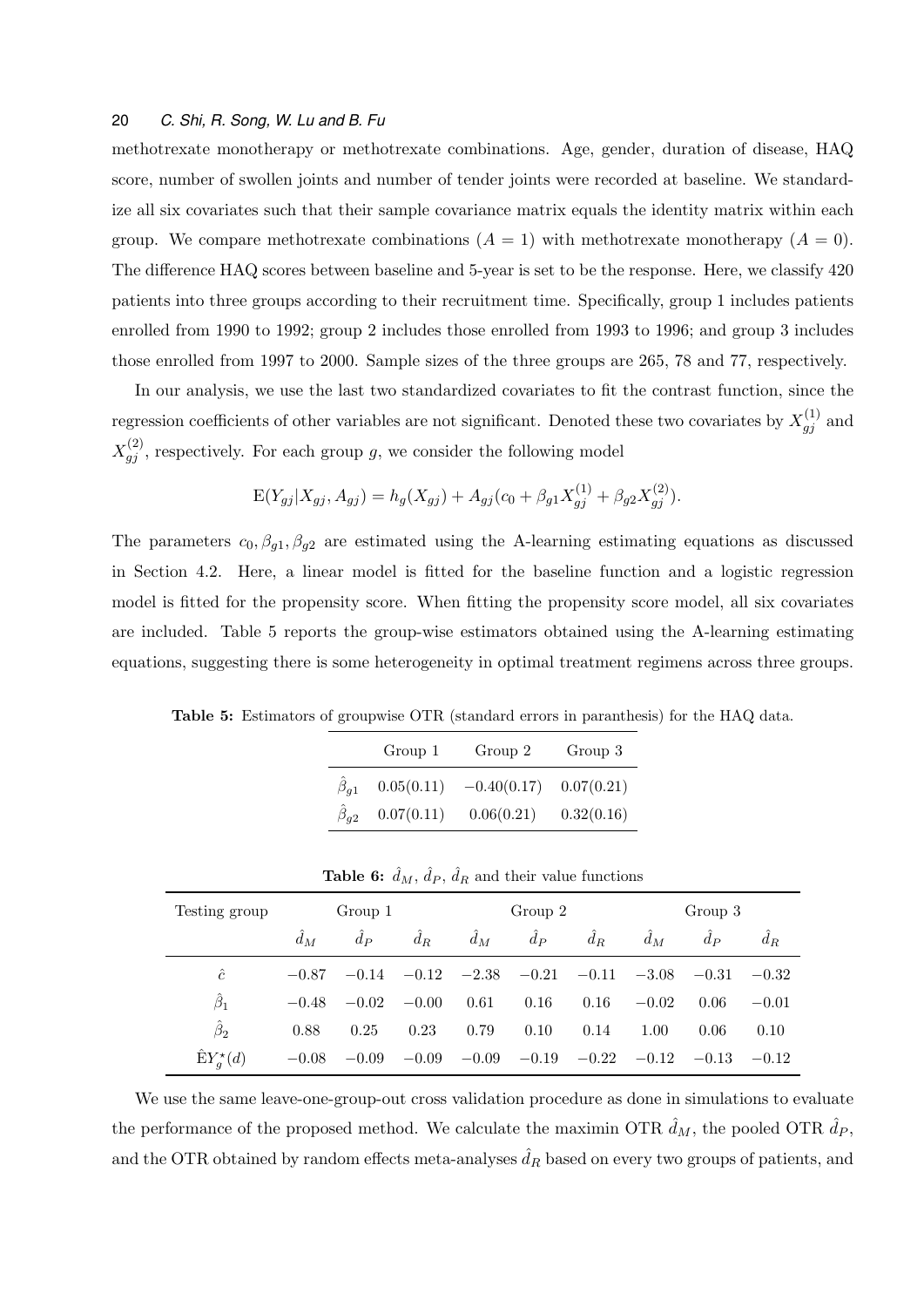evaluate them on the remaining group based on the estimated value function. For a given treatment regime *d* and group *g*, the estimated value function is given by

$$
\hat{E}Y_g^{\star}(d) = \frac{1}{m_g} \sum_{j=1}^{m_g} \left[ Y_{gj} + \left( \hat{c}_0 + \hat{\beta}_{g1} X_{gj}^{(1)} + \hat{\beta}_{g2} X_{gj}^{(2)} \right) \{ d(X_{gj}) - A_{gj} \} \right],
$$

which is computed based on the advantage function as introduced in Murphy (2003). Results are given in Table 6. Value under the maximin OTR are uniformly better than those under other OTRs across all three groups, showing a big improvement for group 2. Besides, the estimators involved in the regimes  $\hat{d}_P$  and  $\hat{d}_R$  are very close.

## **7. Discussion**

In this paper, we propose a maximin-projection learning to aggregate OTRs for patients from different populations with heterogeneity. It has appealing statistical interpretations in the sense of maximizing the minimum PCD and the minimum value difference across subgroups. The corresponding estimation procedure is easy to implement via quadratically constrained linear programming, and the asymptotic properties of the resulting estimators are studied.

## *7.1. Alternative maximin formulation*

Our procedure requires to scale the baseline covariates  $X_g$  to mean zero and identity covariance matrix for  $g = 1, 2, \ldots, G, G + 1$ . Let  $X_{g,0}$  be the original variable prior to transformation and  $\beta_{g,0}, c_{g,0}$  the corresponding individualized and marginal treatment effects, respectively. The proposed maximin OTR is constructed based on  $\beta^M = \arg \max_{\|\beta\|_2=1} \min_{g \in \{1,\dots,G\}} \beta^T \beta_g$ , or equivalently,

$$
\beta^{M*} = \arg \max_{\|\Sigma_{G+1}^{1/2} \beta\|_2 = 1} \min_{g \in \{1, \dots, G\}} \beta^T \Sigma_{G+1}^{1/2} \Sigma_g^{1/2} \beta_{g,0},
$$

where  $\Sigma_q$  is the covariance matrix of  $X_{q,0}$  for  $g = 1, \ldots, G + 1$ .

As pointed by one of the referee, we can also consider the maximin OTR based on *βM∗∗* where

$$
\beta^{M**} = \arg\max_{\| \Sigma_{G+1}^{1/2} \beta \|_2 = 1} \min_{g \in \{1, \dots, G\}} \beta^T \Sigma_{G+1} \beta_{g,0}.
$$

Assuming  $EX_{1,0} = EX_{2,0} = \cdots = EX_{G,0} = EX_{G+1,0} = 0$ ,  $c_{1,0} = c_{2,0} = \cdots = c_{G,0}$  and  $X_{G+1}$  is spherically distributed, we can show

$$
\beta^{M**} = \arg\max_{\| \Sigma_{G+1}^{1/2} \beta \|_2 = 1} \min_{g \in \{1, \dots, G\}} \mathcal{E}(X_{G+1,0}^T \beta_{g,0} + c_{g,0}) I(X_{G+1,0}^T \beta + c),
$$

for any  $c > 0$ . This implies that  $\beta^{M**}$  maximizes the minimum groupwise value difference function under the new distribution  $X_{G+1,0}$ .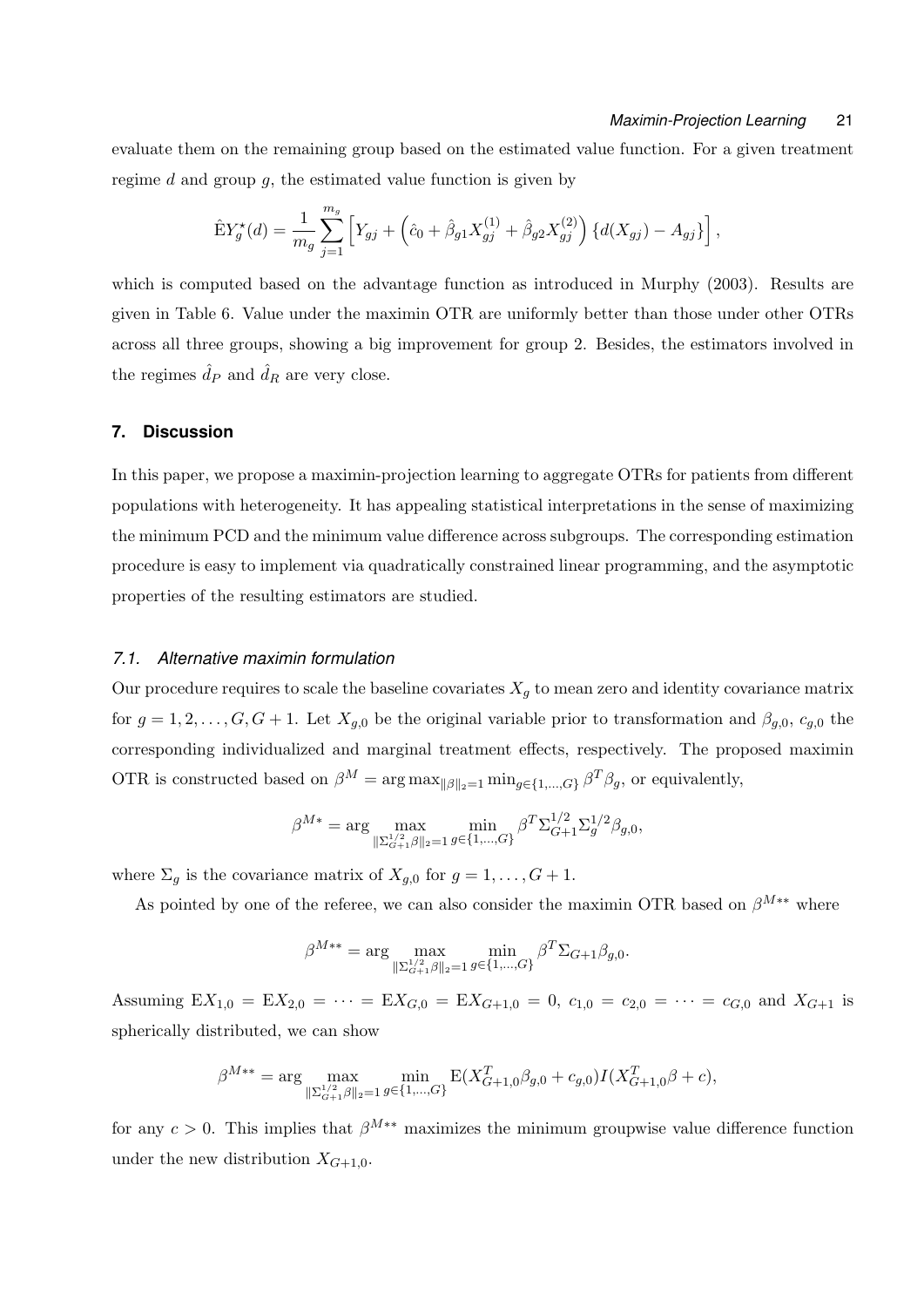It is worthwhile to investigate the performance of the OTR based on *βM∗∗*. However, this is beyond the scope of the current paper. Below, we briefly compare the proposed maximin OTR with the maximin OTR based on  $\beta^{M**}$  and discuss their connections. First,  $\beta^{M**}$  maximizes the minimum groupwise value difference function under the new distribution  $X_{G+1,0}$  while  $\beta^M$  maximizes the minimum groupwise value difference function under the new distribution  $X_{G+1}$  after scaling. To see this, note that when  $c_1 = \cdots = c_G$  and  $X_{G+1}$  is spherically distributed, we have

$$
\beta^{M} = \arg \max_{\|\beta\|_{2} = 1} \min_{g \in \{1, ..., G\}} \mathbf{E}(X_{G+1}^{T} \beta_{g} + c_{g}) I(X_{G+1}^{T} \beta + c),
$$

for any  $c > 0$ . Second,  $\beta^{M**}$  usually doesn't coincide with  $\beta^{M*}$ . A sufficient condition for  $\beta^{M*} = \beta^{M**}$ is that  $\Sigma_1 = \Sigma_2 = \cdots = \Sigma_G = \Sigma_{G+1}$ . Lastly, estimating  $\beta^{M**}$  might exhibit less variances than  $\beta^{M*}$ , since it doesn't require the estimation of  $\Sigma_1, \ldots, \Sigma_G$ . However, the OTR based on  $\beta^{M**}$  is not scale invariant. To see this, let  $X_{G+1}^{**} = CX_{G+1,0}$  for some invertible matrix *C*. The covariance matrix of  $X_{G+1,0}$  is equal to  $C\Sigma_{G+1}C^{T}$ . Let

$$
\beta^{M***} = \arg\max_{\|\Sigma_{G+1}^{1/2} C^T \beta\|_2 = 1} \min_{g \in 1, ..., G} \beta^T C \Sigma_{G+1} C^T \beta_{g,0},
$$

there's no guarantee that  $\beta^{M***} = (C^T)^{-1} \beta^{M**}$ .

## *7.2. Extensions*

In current work, we mainly deal with heterogeneity caused by groupwise individualized treatment effects  $\beta_g$ 's, and assume the same marginal treatment effects  $c_g$  for all groups. It is possible to extend our proposed maximin projection learning to the case when *cg*'s vary across different groups as well. Specifically, consider

$$
(\hat{\beta}^M, \hat{c}^M) = \arg \max_{\|\beta\|_2^2 + c^2 \le 1} \min_{g \in \{1, \dots, G\}} \left( \hat{\beta}_g^T \beta + \hat{c}_g c \right),
$$

where  $\hat{\beta}_g$  and  $\hat{c}_g$  are subgroup estimators. Statistical properties of  $\hat{\beta}^M$  and  $\hat{c}^M$  can be similarly established. For example,  $\hat{\beta}^M$  and  $\hat{c}^M$  can be shown to converge almost surely to some  $\beta^M_{(0)}$  and  $c_{(0)}^M$ , respectively. However, the defined  $\beta_{(0)}^M$  and  $c_{(0)}^M$  can no longer preserve the interpretation of maximizing the minimum PCD and the minimum VD, due to the fact that the PCD and the VD are complicated functions of  $(\beta_g, c_g)$  and  $(\beta, c)$  when  $c_g$ s vary across groups. Consequently, the angle interpretation as demonstrated by the toy example given in Section 2.2 does not hold.

To establish the consistency and asymptotic normality of  $\hat{\beta}^M$  and  $\hat{c}^M$ , we require  $\beta_g, g \in K_0$  to be linearly independent. In Section C.1 in the supplementary article, we conduct some additional simulation studies to examine our methods under settings where some of the  $\beta_q$ 's are the same. Results suggest that  $\hat{\beta}^M$  and  $\hat{c}^M$  are still consistent to  $\beta_{(0)}^M$  and  $c_{(0)}^M$ , in these settings. We further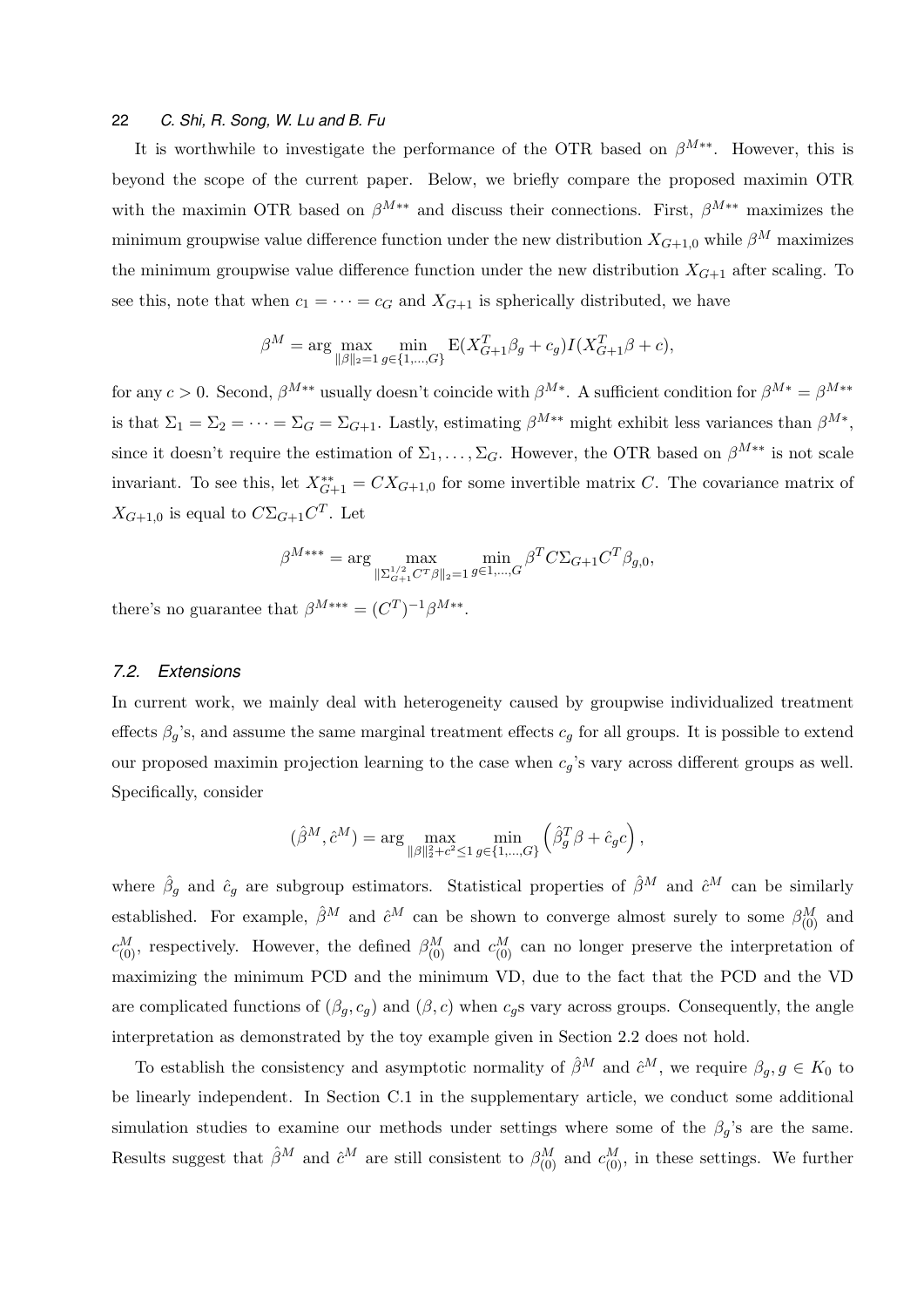evaluate the VD and the PCD under the estimated maximin OTR and compare them with those under the estimated pooled OTR. Findings are similar to those in Section 5.

In addition, in our current work, we assume a linear interaction between treatment and baseline covariates. It is interesting to consider a more general model as follows:

$$
Y_g = h_g(X_g) + A_g Q(\beta_g^T X_g + c_g) + e_g, \qquad g = 1, ..., G,
$$
\n(14)

where *Q* is a strictly monotone increasing function with  $Q(0) = 0$ . The parameters  $\beta_g$  in each group can be consistently estimated using the concordance-assisted learning method by Fan et al. (2017). The properties of the corresponding maximin-projection estimator warrant further investigation.

## **Acknowledgements**

We thank the editor, the AE and three referees for providing helpful suggestions that significantly improved the quality of the paper. The research of Chengchun Shi and Rui Song is partially supported by Grant NSF-DMS-1555244 and Grant NCI P01 CA142538. The research of Wenbin Lu is partially supported by Grant NCI P01 CA142538.

# **References**

- Avi-Itzhak, H., J. A. Van Mieghem, and L. Rub (1995). Multiple subclass pattern recognition: a maximin correlation approach. *Pattern Analysis and Machine Intelligence, IEEE Transactions on 17* (4), 418–431.
- Boers, M., A. C. Verhoeven, H. M. Markusse, M. A. van de Laar, R. Westhovens, J. C. van Denderen, D. van Zeben, B. A. Dijkmans, A. J. Peeters, P. Jacobs, et al. (1997). Randomised comparison of combined step-down prednisolone, methotrexate and sulphasalazine with sulphasalazine alone in early rheumatoid arthritis. *The Lancet 350* (9074), 309–318.
- Bühlmann, P. and N. Meinshausen (2016). Magging: maximin aggregation for inhomogeneous largescale data. *Proceedings of the IEEE 104* (1), 126–135.
- Chakraborty, B., S. Murphy, and V. Strecher (2010). Inference for non-regular parameters in optimal dynamic treatment regimes. *Stat. Methods Med. Res. 19* (3), 317–343.
- Chen, H., A. K. Manning, and J. Dupuis (2012). A method of moments estimator for random effect multivariate meta-analysis. *Biometrics 68* (4), 1278–1284.
- DerSimonian, R. and N. Laird (1986). Meta-analysis in clinical trials. *Controlled clinical trials 7* (3), 177–188.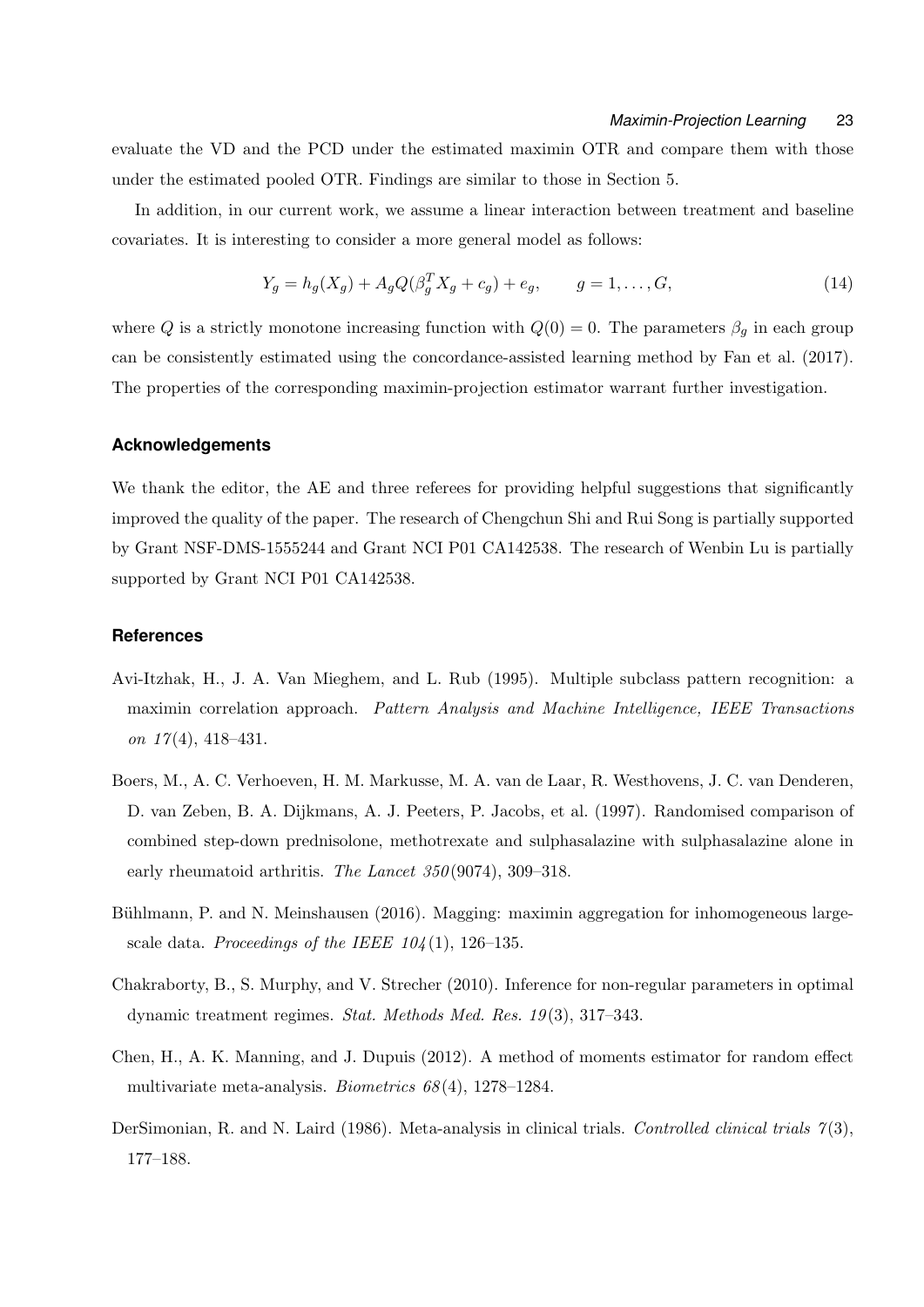- Dunn, G. and R. Bentall (2007). Modelling treatment-effect heterogeneity in randomized controlled trials of complex interventions (psychological treatments). *Statistics in medicine 26* (26), 4719–4745.
- Fan, C., W. Lu, R. Song, and Y. Zhou (2017). Concordance-assisted learning for estimating optimal individualized treatment regimes. *Journal of the Royal Statistical Society: Series B (Statistical Methodology) 79* (5), 1565–1582.
- Fang, K. T., S. Kotz, and K. W. Ng (1990). *Symmetric multivariate and related distributions*, Volume 36 of *Monographs on Statistics and Applied Probability*. Chapman and Hall, Ltd., London.
- Farragher, T. M., M. Lunt, B. Fu, D. Bunn, and D. P. Symmons (2010). Early treatment with, and time receiving, first disease-modifying antirheumatic drug predicts long-term function in patients with inflammatory polyarthritis. *Annals of the rheumatic diseases 69(4)*, 689–695.
- Jackson, D., I. R. White, and S. G. Thompson (2010). Extending DerSimonian and Laird's methodology to perform multivariate random effects meta-analyses. *Stat. Med. 29* (12), 1282–1297.
- Lee, T., T. Moon, S. J. Kim, and S. Yoon (2016). Regularization and kernelization of the maximin correlation approach. *IEEE Access 4*, 1385–1392.
- Meinshausen, N. and P. Bühlmann (2015). Maximin effects in inhomogeneous large-scale data. Ann. *Statist. 43* (4), 1801–1830.
- Murphy, S. A. (2003). Optimal dynamic treatment regimes. *J. R. Stat. Soc. Ser. B Stat. Methodol. 65* (2), 331–366.
- Robins, J., M. Hernan, and B. Brumback (2000). Marginal structural models and causal inference in epidemiology. *Epidemiol. 11*, 550–560.
- Rubin, D. (1974). Estimating causal effects of treatments in randomized and non-randomized studies. *J. Edu. Psychol. 66*, 688–701.
- Symmons, D., K. Tricker, C. Roberts, L. Davies, P. Dawes, and D. Scott (2005). The british rheumatoid outcome study group (brosg) randomised controlled trial to compare the effectiveness and cost-effectiveness of aggressive versus symptomatic therapy in established rheumatoid arthritis. *Health technology assessment (Winchester, England) 9* (34), iii–iv.
- Tarrier, N., S. Lewis, G. Haddock, R. Bentall, R. Drake, P. Kinderman, D. Kingdon, R. Siddle, J. Everitt, K. Leadley, et al. (2004). Cognitive-behavioural therapy in first-episode and early schizophrenia. *The British Journal of Psychiatry 184* (3), 231–239.
- Watkins, C. and P. Dayan (1992). Q-learning. *Mach. Learn. 8*, 279–292.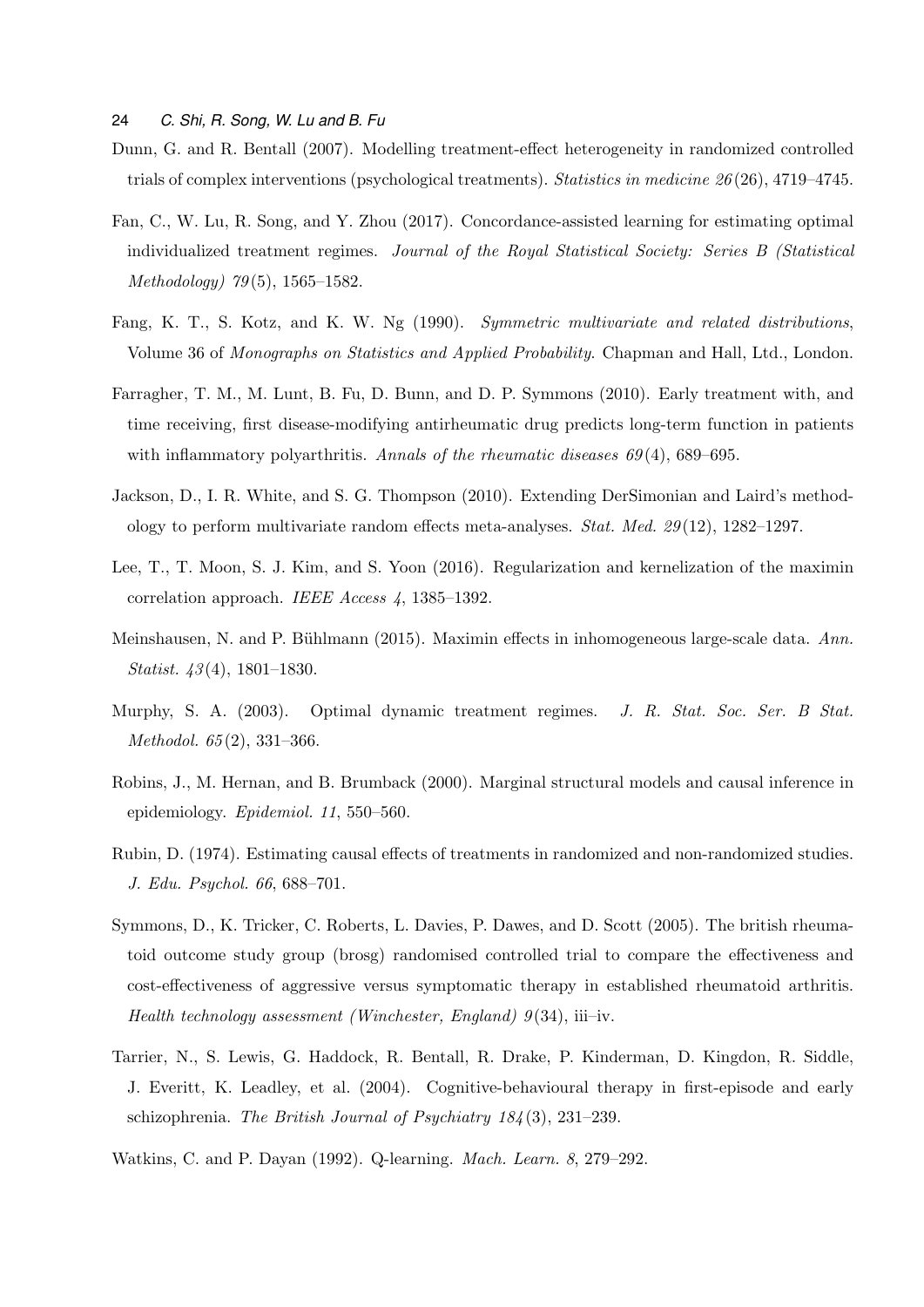- Zhang, B., A. A. Tsiatis, E. B. Laber, and M. Davidian (2012). A robust method for estimating optimal treatment regimes. *Biometrics 68* (4), 1010–1018.
- Zhao, Y., D. Zeng, A. J. Rush, and M. R. Kosorok (2012). Estimating individualized treatment rules using outcome weighted learning. *J. Amer. Statist. Assoc. 107* (499), 1106–1118.

## **A. Proof of theorem 2**

Before proving theorem 2, we state the following lemma whose proof is given in Section F of the on-line supplementary article.

LEMMA 4. *Consider a set of vectors*  $\beta_1, \ldots, \beta_G$  *of dimension s* and function  $h(\beta, b, t)$  defined on the domain  $\{(\beta^T, b^T, t) \in \mathbb{R}^s \times \mathbb{R}^s \times T : ||\beta||_2 = 1\}$ . Assume  $h(\beta, b, t) = g(\beta^T b, t)$  for some function  $g(\cdot, \cdot)$ *. Besides, assume for any fixed t,*  $g(c, t)$  *is monotonically increasing as a function of c. Then, for any random variable*  $T$  *defined on*  $T$ *, we have* 

$$
\arg\max_{\substack{\beta \in \mathbb{R}^p \\ \|\beta\|_2 = 1}} \min_{g} Eh(\beta_g, \beta, T) = \arg\max_{\substack{\beta \in \mathbb{R}^p \\ \|\beta\|_2 = 1}} \min_{g} \beta_g T_{\beta}.
$$

Since  $X_q$ 's are identically distributed for  $g = 1, \ldots, G$ , we omit the subscript *g* for brevity. We need to show  $\beta^M$  maximizes

$$
\min_{g} \left[ \mathbb{E} \left\{ h_g(X) + (X^T \beta_g + c_0) I(X^T \beta > -c) \right\} - \mathbb{E} h_g(X) \right] = \min_{g} \mathbb{E}(X^T \beta_g + c_0) I(X^T \beta > -c).
$$

We first show for any  $||\beta||_2 = 1$  and *c*, the probability  $Pr(X^T \beta > c)$  is constant as a function of  $\beta$ . Since  $||\beta_g||_2 = 1$ , it follows from lemma F.1 that there exists some orthogonal matrix *U* such that  $U\beta = e_1 = (1, 0, \dots, 0)^T$ . Hence

$$
\Pr(X^T \beta > c) = \Pr(X^T U^T U \beta > c) = \Pr(X^T U^T e_1 > c) = \Pr(X^T e_1 > c),\tag{15}
$$

where the last equality is due to the definition of spherical distribution (see Definition F.1). By  $(15)$ , it suffices to show  $\beta^M$  maximizes

$$
\min_{g} \mathcal{E}(X^T \beta_g) I(X^T \beta > -c). \tag{16}
$$

Let  $\rho_g = \beta^T \beta_g / \| \beta_g \|_2$ . Since *X* is spherically distributed, we have

$$
E(X^T \beta_g) I(X^T \beta > -c) = ||\beta_g||_2 E\left(\rho_g X^{(1)} + \sqrt{1 - \rho_g^2} X^{(2)}\right) I\left(X^{(1)} > -c\right),\tag{17}
$$

for all  $\beta_q$ , *c* and  $\beta$  such that  $\|\beta\|_2 = 1$ , where  $X^{(1)}$  and  $X^{(2)}$  are the first two components of the random vector  $X$ . It follows from theorem 2.6 in Fang et al. (1990) that

$$
(X^{(1)}, X^{(2)}) \stackrel{d}{=} r d(U_1, U_2), \tag{18}
$$